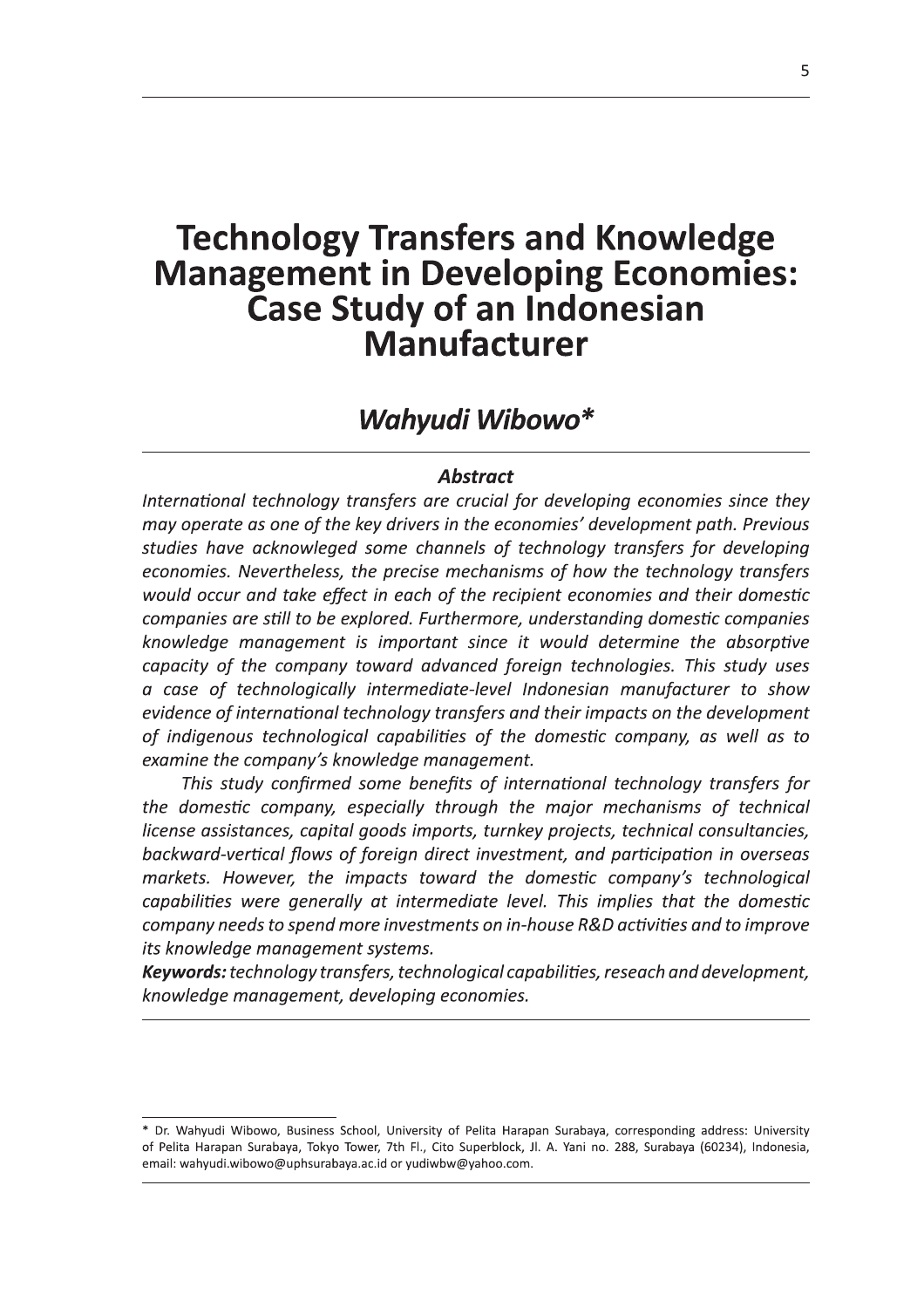## **Introduction**

One of the most important factors which explain the remarkable economic development in many developing economies during the past four decades is the existence of international technology transfers. The involvement of international technology transfers has been acknowleged as bringing positive roles on the economic developments of some East Asian and Latin American developing economies since 1970s. This includes their roles in encouraging the accumulation of indigenous technological capabilities (hereafter referred to as TC) in the manufacturing sectors (Tolentino, 1993).

However, the roles of international technology transfers have apparantly appeared to vary in each of the developing economies. Some successful economies have made a technologically closer catch-up with the developed economies, for instance, in the cases of the newly industrialized economies of Hongkong, Taiwan, South Korea, Singapore, and Brazil. But many others performed moderately or poorly in their technological developments. Furthermore, while technology transfers may occur in an economy, eventually the true challenge is how the domestic companies or workers in the host economy could absorb and master the transferred technologies and how not to let the technologies remain isolated in the foreign companies or expatriate workers (Thee, 2005).

In this regard, there are two clear observations. First, many developing economies have benefited from international technology transfers. The majority of the world's research and development (hereafter R&D) activities is in hands of few industrially developed economies, yet productivity gains are widespread across developing economies. Second, international technology transfers are not frictionless and their impacts on the productivity of the recipient economies are neither automatic nor evenly distributed (Xu and Chiang, 2005; Unesco, 2010). The latter implies that technology transfers might be stipulated under certain conditions, in which absorptive capacities of the economies such as human capital, technological level, and other institutional factors play important roles (Thee, 2005). This raises a question on the precise mechanisms of the technology transfers and how they give effect to the recipient economies.

The main objective of this paper is to give a case in point on the impacts of foreign technology transfers on the TC level of domestic company which operated in developing economy. Furthermore, it aims to study how the company manages its absorptive capacities toward the foreign technologies. This is particularly discussed in relation to the knowledge management of the domestic company.

The evidences revealed in this study may enrich the previous findings and contribute to deepening the analysis on the studies of international technology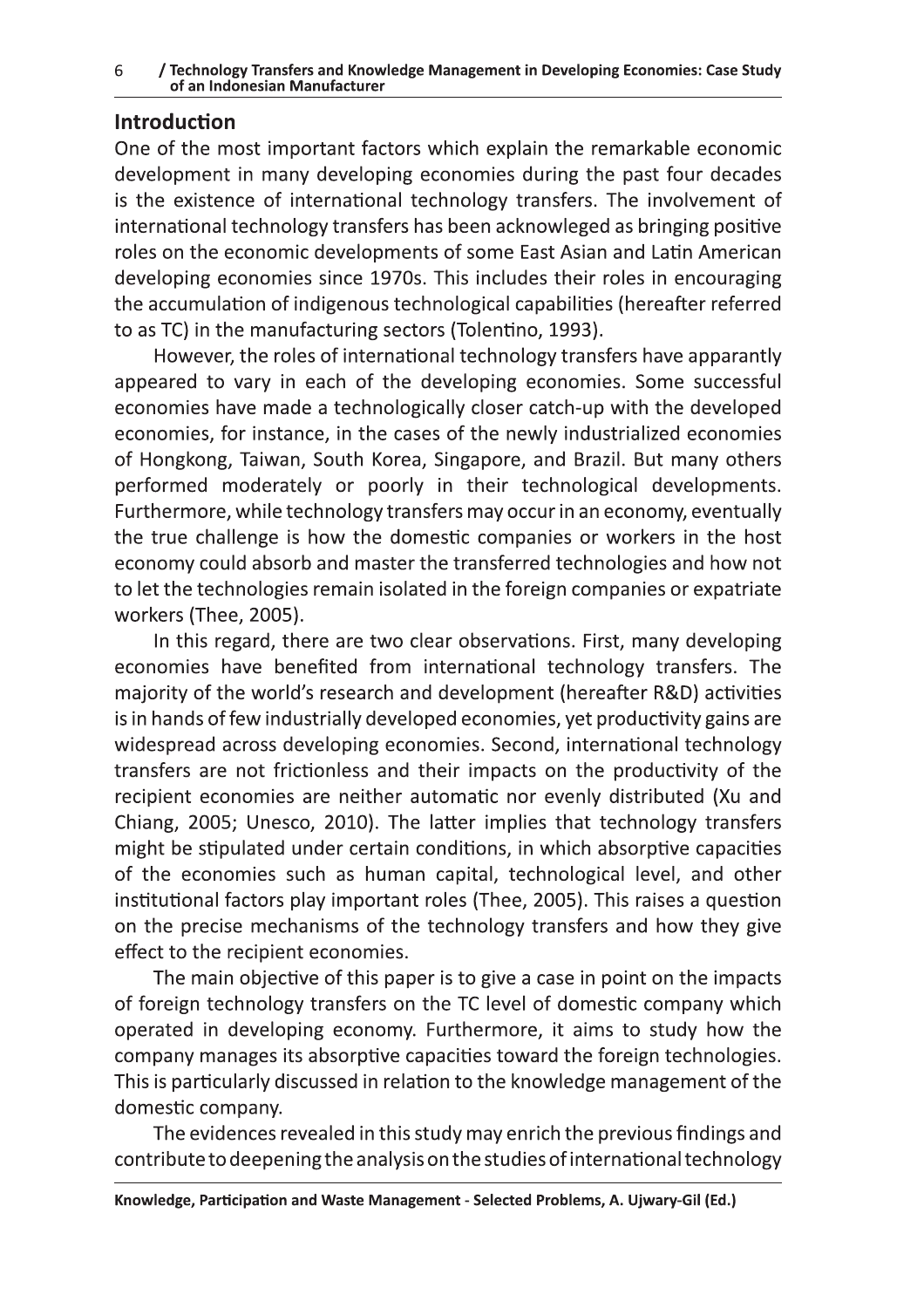Wahyudi Wibowo / 7<br>
transfers in developing economies. Moreover, the focus on the impacted<br>
domestic company will give more understanding on the developments of<br>
indigenous TC in a developing economy. This offers a distinc several important managerial implications regarding the issue of knowledge management for domestic companies in developing economies.

# Literature review

This section provides a survey on the theories of international technology transfers and knowledge management in developing economies, including some of the related empirical works. To begin with, these are some definitions of the key terms used throughout this paper.

Technology is broadly defined as the production methods, managerial practices, codified know-how and other tacit knowledge by which a company transforms capital, labor, and materials into a product (Blalock and Gertler, 2005). Another useful definition is to describe technology as the knowledge and machinery needed to run a company, which include both hardware (machineries and other capital equipment) and software (blueprints and manuals) of the whole company (Thee, 2001; Chee, 1981).

International technology transfers are acknowleged as the cross-border transfers of embodied technology in imported machineries and other capital equipments, as well as other diffusions of skills and technical knowhow. International technology transfers can be divided into two categories, based on their modes of transfer. Technology transfers that come from direct economic activities are categorized in the formal mode, while ones that come from indirect economic activities are categorized in the informal mode. The formal mode of technology transfers is made possible because technology as a form of knowledge has an important property of economic commodity. Technology is a nonrival good that can be disseminated and used simultaneously in many economic entities (Grossman and Helpman, 1992).

When the technology transfers take place indirectly, it is usually called technology spillovers. Technology spillovers apply when: (1) companies can acquire knowledge created by others without paying for that knowledge in a market transaction, and (2) the creators or the current owners of the knowledge have no effective recourse, under prevailing laws, if other companies make unauthorized use of the acquired knowledge (Grossman and Helpman, 1992).

Journal of Entrepreneurship Management and Innovation (JEMI), Volume 9, Issue 4, 2013: 5-28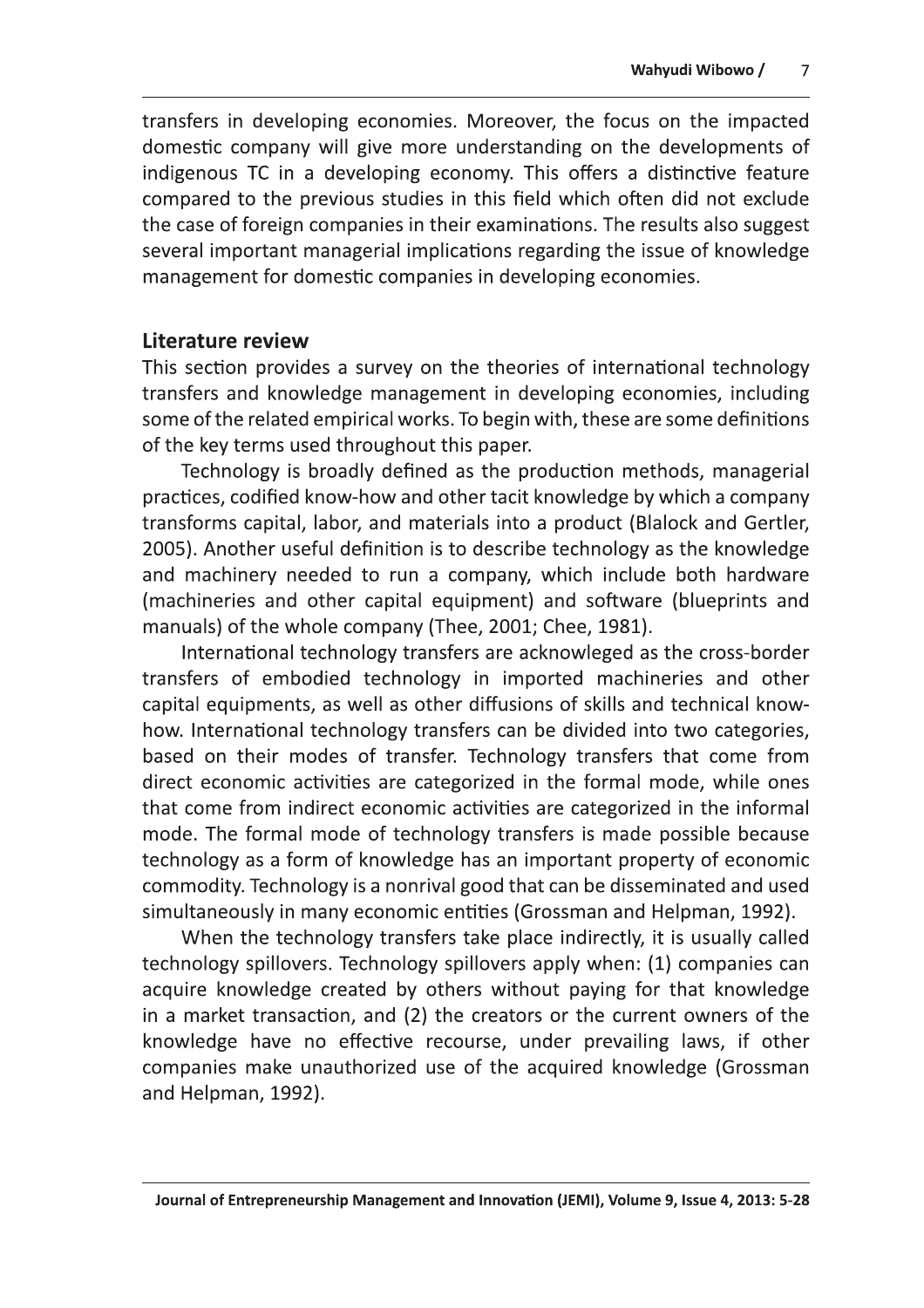#### / Technology Transfers and Knowledge Management in Developing Economies: Case Study 8 of an Indonesian Manufacturer

#### Technology transfers in developing economies

International technology transfers have been intensively studied in the literatures. In this regard, there are some channels of technology transfers available for developing economies. First, the formal mode of transfer which consists of FDI, technical licensing agreements (hereafter TLA), imports of capital goods, foreign education and training, turnkey projects, and technical consultancy. Second, the informal mode of transfer which may take place via participation in overseas markets and reverse engineering (Thee, 2005;  $2001$ ).

The next parts of this section will discuss the importance of each of the channels of technology transfers. TLA, imports of capital goods, foreign education and training, turnkey projects, and technical consultancy are often considered as important channels of technology transfers where domestic companies in developing economies can utilize them through direct transactional ways. They often involve the transfers of older technologies from advanced industrialized economies that do not offer the recipient a longterm competitive advantage in the global market. However, for companies in developing economies these channels provide affordable ways to increase their level of technological development. In addition, imports of intermediate inputs are also regarded as formal mode of technology transfers (Grossman and Helpman, 1992; Markusen, 1989). Companies which import intermediate inputs from advanced economies may also enjoy productivity gains.

With regard to FDI, it is important to note on the aforementioned classification that technology transfer through FDI is often considered in the literatures as a formal mode of transfer. That is to see it as technology transfer from the parent multinational corporation (hereafter MNC) to its own foreign affiliate. However, technology transfer from FDI to the non-affiliated domestic companies actually occurs informally. Hence, as much of the concern of this study, technology transfers through FDI will be regarded as an informal way of transfer. Another way to explain it is to see that MNCs have to be good at preserving their specific advantages from domestic competitors. Therefore technology transfers through FDI may only take place indirectly in terms of technology spillovers (Dunning, 1993).

Moreover, technology transfers from FDI toward domestic companies can be distinguished into two major channels, namely horizontal- and vertical-flows. In the horizontal-flow spillovers, MNCs may provide positive technological spillovers to domestic competitors through several mechanisms. First, domestic companies can learn simply by observing and imitating the MNCs' product innovations and business practices (demonstration effects). Second, increased competition from foreign owned companies may induce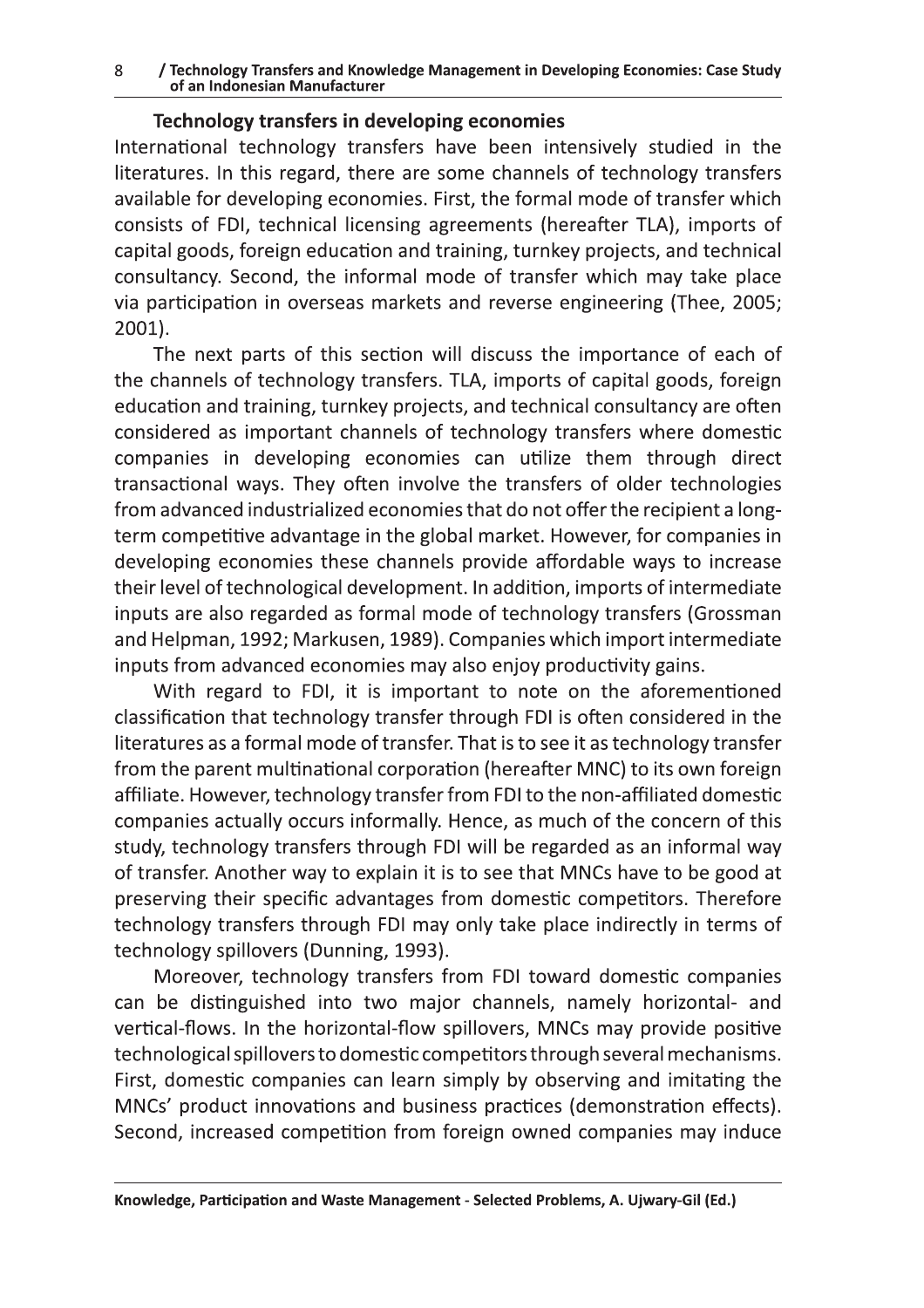Wahyudi Wibowo / 9<br>domestic companies to reduce their inefficiencies (competition effects).<br>Third, employees may leave MNCs to create or join domestic companies.<br>The vertical-flows of spillovers may occur through the suppl regard, there are two arguments which suggest that the spillovers may more likely to take place through backward linkage mechanism. First, while MNCs seek to minimize technology leakage to competitors, they have incentive to improve the productivity of their domestic suppliers, especially in the areas of training, quality control, and inventory management. Second, while the technology gap between foreign and domestic producer may limit withinsector full technology transfer, MNCs likely procure inputs requiring less sophisticated production technology for which the gap is usually narrower (Blalock and Gertler, 2005).

Participation in overseas markets can also be a channel of technology transfers when domestic companies do learning by exporting. Interactions with foreign customers and competitors provide important information on new products and technologies that allow domestic companies to efficiently produce and improve their product qualities. Exporting creates opportunities of direct contacts with various levels of demand and preferences in foreign markets, and doing export to technologically more sophisticated markets presumably generates higher spillovers (Thee, 2005). Furthermore, foreign customers from advance economies may offer technical assistance to exporting companies to adapt their products and technologies to the requirements of international markets. This is particularly evidenced in the cases of developing economies' outsourcing manufacturers (Pack and Saggi, 2001).

Reverse engineering is another important channel of technology spillovers in developing economies, especially regarding their limited R&D spending (Unesco, 2010). Reverse engineering is a process of discovering the technological principles of a machine through the analysis of its structure, function and operation. This process in developing economies often involves taking apart a machine from technologically advanced economies and analyzing its functions in detail for the purpose of maintenance work or sometimes in order to make a new machine that does the same function but with minor modifications.

Indigenous technological capabilities and knowledge management International technology transfers may increase the level of indigenous TC for companies in developing economies. TC means the skills, technical, managerial and institutional capabilities that enable manufacturing enterprises to utilize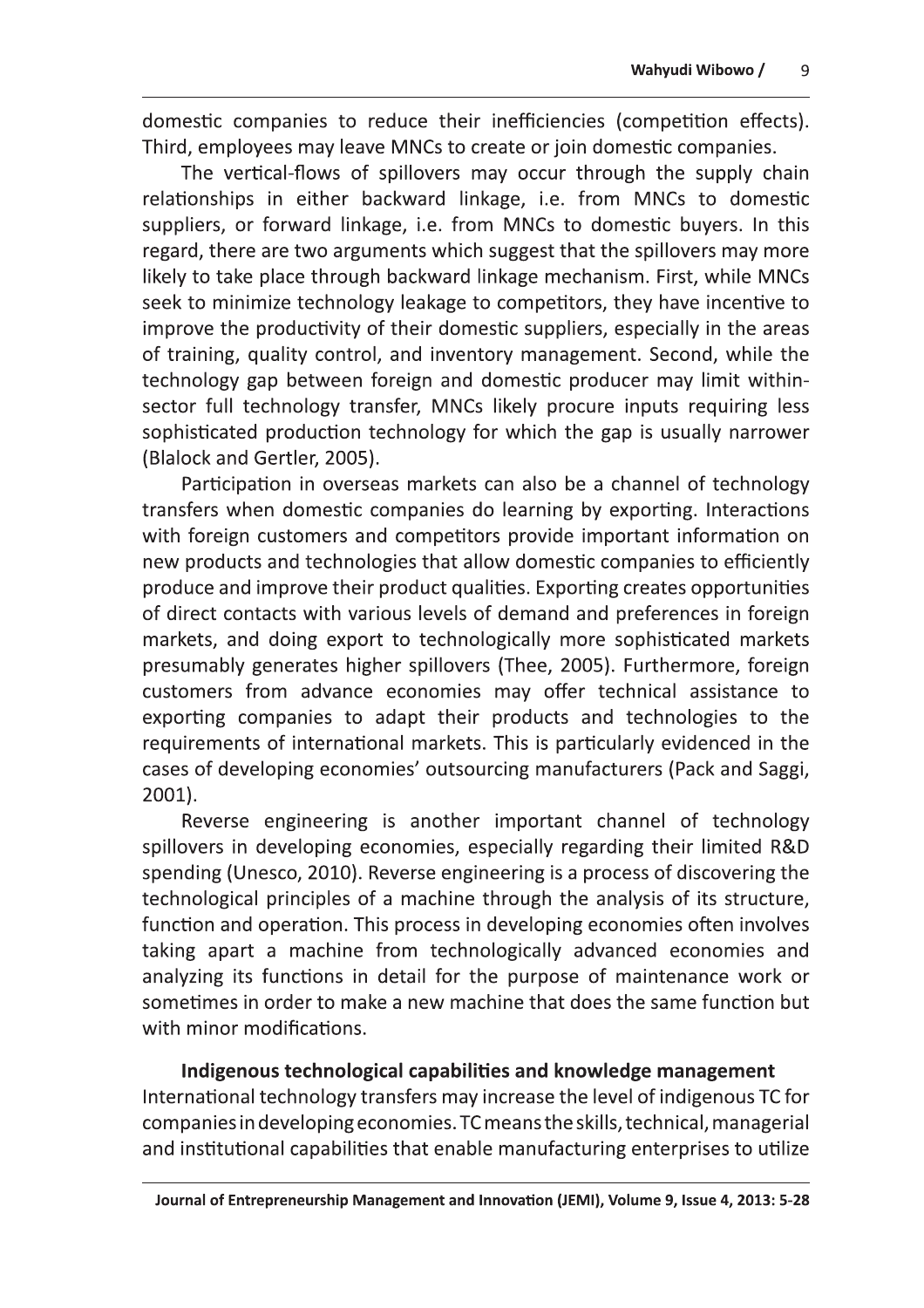capital equipment and technical information efficiently (Thee, 2001). TC can be differentiated into two types, i.e. know-how and know-why. Know-how is about practical knowledge of certain production processes, maintenance, or application of a product and of its sales. Know-how is acknowledged in the form of formula, designs, procedures and methods, together with the accumulated skills and experience which are usually known as tacit knowledge. In contrast, know-why is about the scientific knowledge which represent the understanding of the principles of nature and usually codified.

At the early stage of TC development, transfers of one type of TC named know-how are needed. However, in order to let companies from developing economies catch-up with the same level of development of the companies from developed economies, another type of TC named know-why is required. Therefore, in order to further develop TC at a more advanced level of development, purposeful investments in searching for new technological innovations through R&D are essentially needed (Tolentino, 1993). In this respect, technology-importing economies have the challenge to maximize the transfers of the most relevant technologies. This is not simply about importing advanced technology machineries or acquisitions of the formula of sophisticated materials, but more importantly, its relation to the development of TC. Further development of TC, particularly a forward from know-how to know-why through investments in R&D, is crucial for the competitive advantage of manufacturing companies in developing economies (Thee, 2005).

Furthermore, the level of TC at the company level can be classified as follows: (1) Production or operational capability, which refers to the knowledge and skills required for the efficient operation and control of production process and the machinery in the plant, including maintenance and repairs; (2) Investment or acquisitive capability, which refers to the knowledge and skills required to search, assess, negotiate, and procure the relevant technologies. Moreover, it includes the capability to install and start-up the new production facilities; (3) Adaptive or minor change capability, which refers to the knowledge and skills required to digest the transferred technologies and to carry out minor modifications or improvements in the existing process or product technologies in response to changing circumstances and/or to raise productivity; (4) Innovative or major change capability, which refers to the capability required to carry out significant in-house R&D in order to make radical process or product modifications and develop new products or processes (Thee, 2005; Kim, 1997).

The development of TC, with respect to the influence of international technology transfers, will need a proper organizational learning. Organizational learning is considered as the company's absorptive capacity toward foreign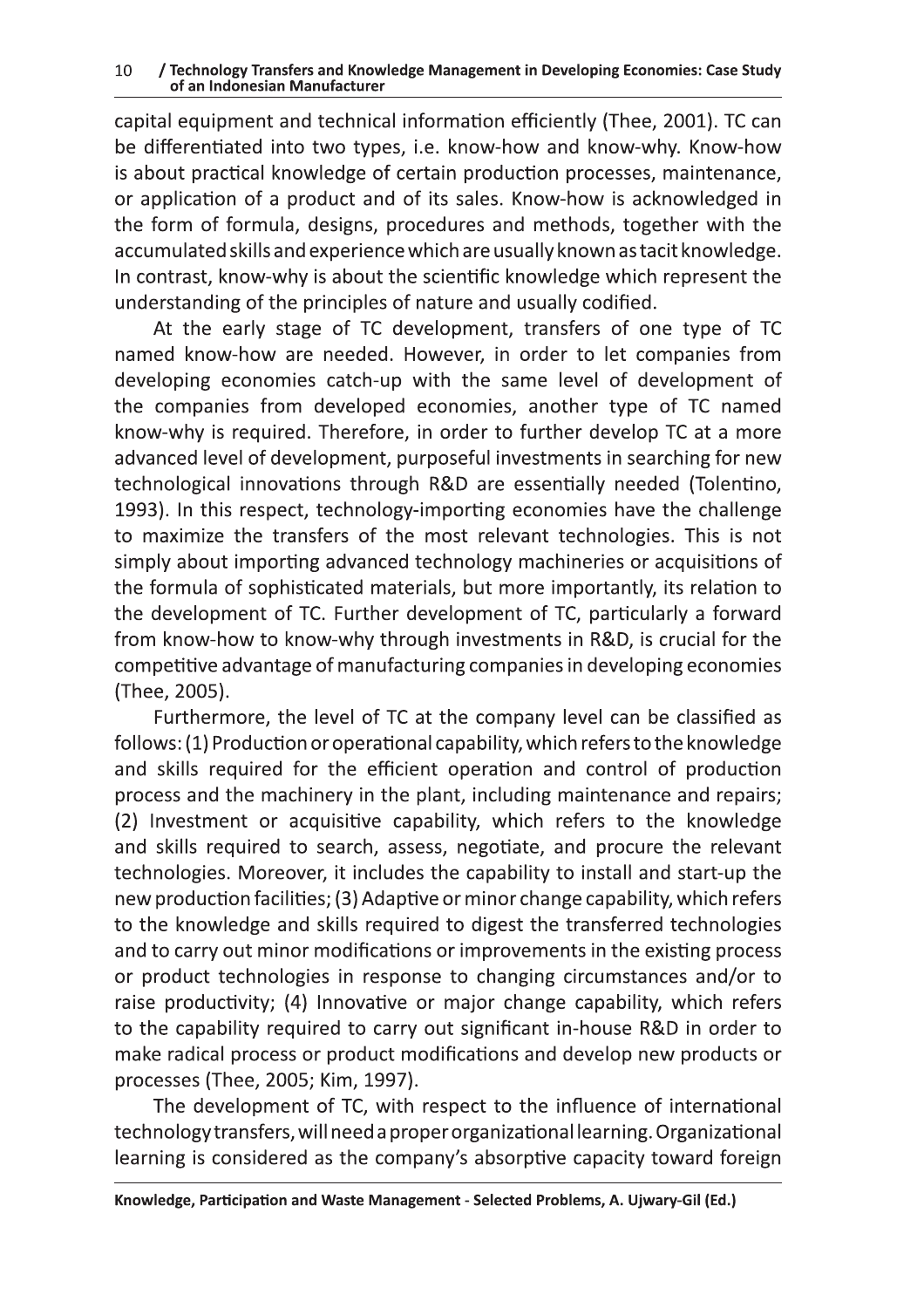Wahyudi Wibowo / 11<br>technologies (Dutrenit, 2000; Cohen and Levinthal, 1990). Organizational<br>learning here is understood as the process through which companies create<br>knowledge and acquire TC.<br>The process of organizational

automatic process of the accumulation of individual knowledge and, vice versa, what an individual learns depends on what is already learnt by the other members of organization at the organizational level (Dutrenit, 2000). Learning process usually first occurs at individual level and afterward needs to be intentionally converted into organizational level, in order to spread the individual knowledge to the other members in the organization. This process is typically made possible by effective coordination of learning and knowledge integration.

The more complex innovational activities faced by an organization, the higher the need to integrate knowledge across technological and organizational boundaries. Companies need to integrate knowledge all the time at different organizational levels in a way that allows the internal structure and processes to: (1) identify and develop specialized knowledge within technological fields, business functions and production divisions, (2) exploit this knowledge through integration across technological fields, business functions and production divisions (Dutrenit, 2000; Pavitt, 1991).

Therefore, knowledge management is fundamental for a company to build its TC. Knowledge management is a set of purposeful efforts in an organization to coordinate learning processes and to integrate knowledge across functions and at all organizational levels. This is a departure from the traditional method of knowledge specialization. The objective is to get the strategic use of the acquired knowledge at the organizational level. In this sense, the knowledge management of a company in developing economies is suggested to proceed at different stages (Dutrenit, 2000). At the initial stage, a company has to build and accumulate a minimum essential knowledge base of TC to engage in innovative activities. This initial stage of TC includes the capabilities to reduce costs, improve product's quality and upgrade the equipment to achieve parity with the leading competitors. This stage deals with the accumulation of some basic to intermediate-innovative level of TC.

Afterward, the company needs to move into the transition stage to pay adequate attention to two particular issues: (i) the organizational and managerial aspects of TC building throughout the company, and (ii) as the company approaches the internationally technological frontiers and seeks to build more complex and integrated knowledge bases, an advanced stage of technological accumulation is needed to make the strategic use of that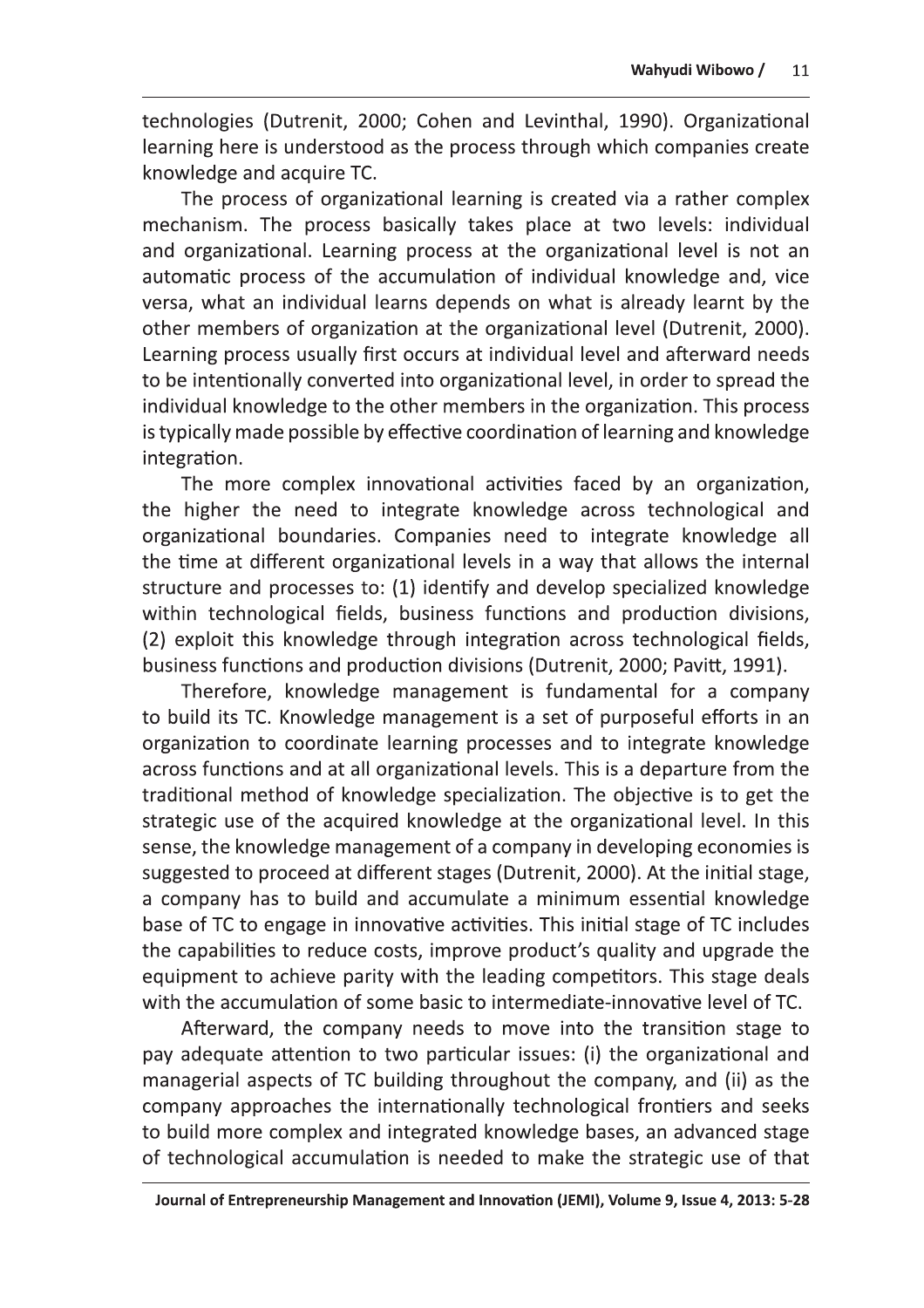knowledge. At this transition stage, the emergence of embryonic strategic capabilities in some technical-functions or knowledge fields are expected. Therefore this stage deals with the accumulation of some intermediate- and advanced-innovative levels of TC.

Then, at the final stage, the company is expected to build its strategic capabilities which distinguished the company competitively from its competitors. At this stage, the company should also continually maintain and renew its strategic capabilities. This stage especially deals with the accumulation of advanced-innovative TC in all of the technical functions.

### Major channels of technology transfers in Indonesian manufacturing sector

Indonesia has long ranging aims on industrialization. After some periods of isolation, since 1967 the economy has gradually opened for foreign investment in order to boost productions and to speed up its technological development. Since the mid of 1980s the economy has also adopted greater openness to trade, including imports of machineries and intermediate goods, in order to enhance its exports of manufactures. In this regard, like many other developing economies, Indonesia is categorized as a net importer of advanced technologies. However, its level of technological development, when compared to the East Asian's newly industrialized economies, is relatively still under-developed (Thee, 2005); suggesting its low level of absorptive capacities.

Comprehensive assessments by Thee (2005, 2001) toward international technology transfers across industries in Indonesia, which include the textile, garment and electronics industries of the late 1990s, indicated that there had been only four major channels of technology transfers in Indonesian manufacturing sectors. Those are FDI, TLA, capital goods imports, and participation in overseas markets. Morever, the studies concluded that the technology transfers typically took place successfully only at the production or operational level of TC. There are only a few of them performed at the investment or acquisitive level. Note that the study observed the cases of international technology transfers in foreign-owned companies in Indonesia. Most of them were under large controls of foreign managers and technical experts. Hence local workers did not learn much from the imported technologies.

Lipsey and Sjoholm (2005) conducted a survey of empirical studies on technology spillovers in Indonesian manufacturing industry. The study found statistically significant effects of intra-industry technology spillovers, with only little effects that came from inter-industry mechanism. It means that backward-vertical flows of FDI spillovers, through supply chain transactions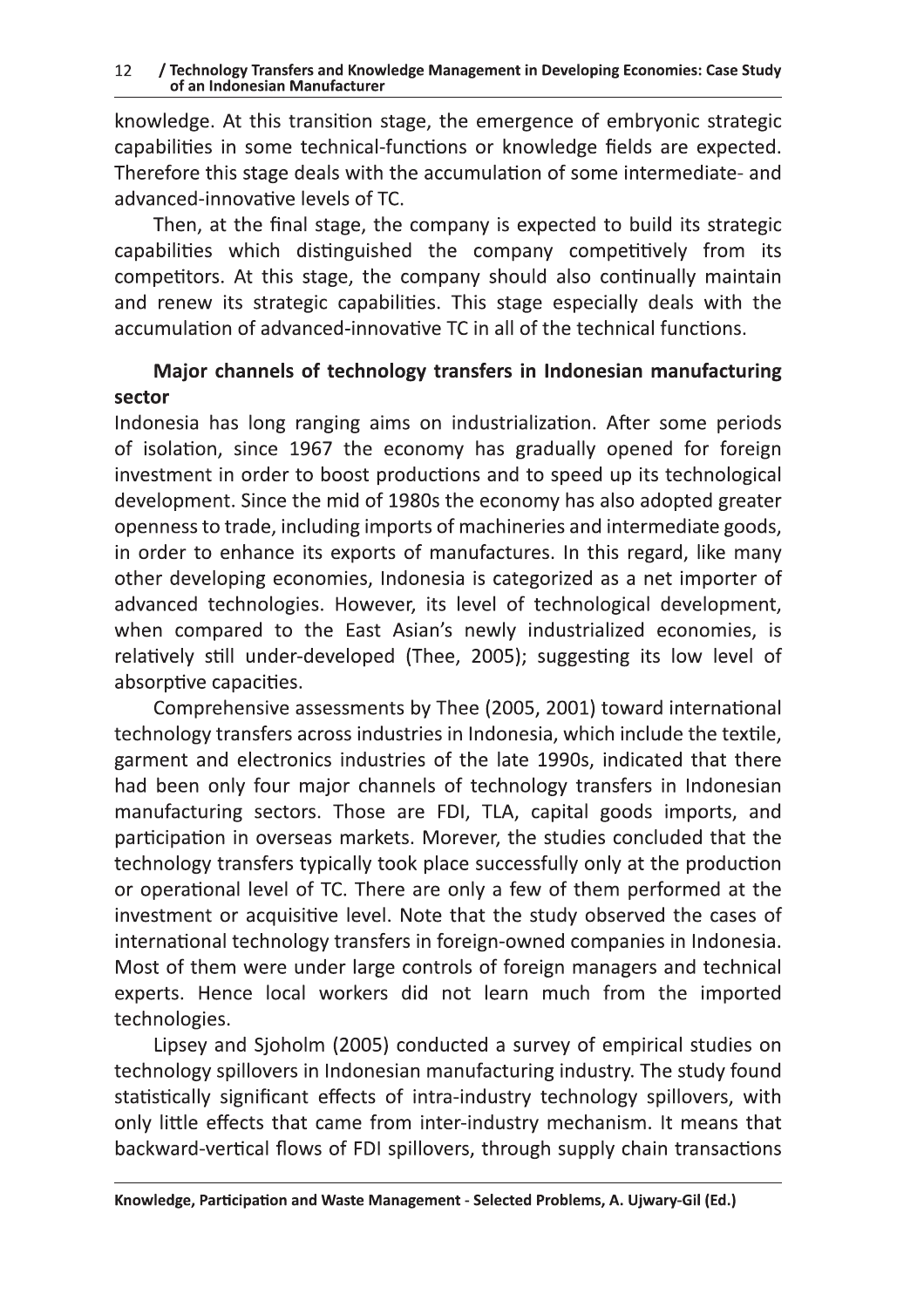Wahyudi Wibowo / 13<br>between multinationals and domestic companies, had been an important<br>conduit for technology transfers, for example, in the cases where some of the<br>American, Japanese and German MNCs confered technical a products.

Another study by Jacob and Szirmai (2007) found that the involvement of Indonesian manufacturers in international trade, both via imports and exports, was also regarded as an important channel of technology spillovers. In this sense, capital goods imports from advanced economies were positively associated with technological learning. However, the contribution from exports was found to be less important than imports.

## Research method

In order to pursue its objective, this study reviews the case of technology transfers in TRST, an intermediate-level technology Indonesian manufacturer. The company's data for the period of 1979-2008 was gathered through various ways, i.e.: literature survey on the company's official documents, indepth interviews with some of the executives and plant managers, and several direct observations. The observations were conducted via plant visits which were combined with seat-in attendances on some of the daily operational meetings and employee training events during the periods of 2006-2008. The status of the company as a public listed entity gives advantage for the disclosure of the data.

The utilization of company-level data allows this study to focus on the detail mechanisms of the technology transfers throughout the company, as well as on the many aspects of the company's knowledge management systems. Hence this study is expected to give more explanation on the transfer mechanisms of foreign technologies. Also, this may help researchers in this field to further examine their econometric model and statistical analysis. This is in relation with the nature of a case study analysis which gives advantage of being rich in details. However, a caveat for this approach is that the findings might be merely indicative than explanatory, thus the findings may not be generalized.

# IRSI: a forward move from domestic to global player

TRST is a flexible packaging manufacturer which was established in November 1979. The company started its initial commercial production with the installed capacity of 4,500 MT per annum in 1986. Currently, its total production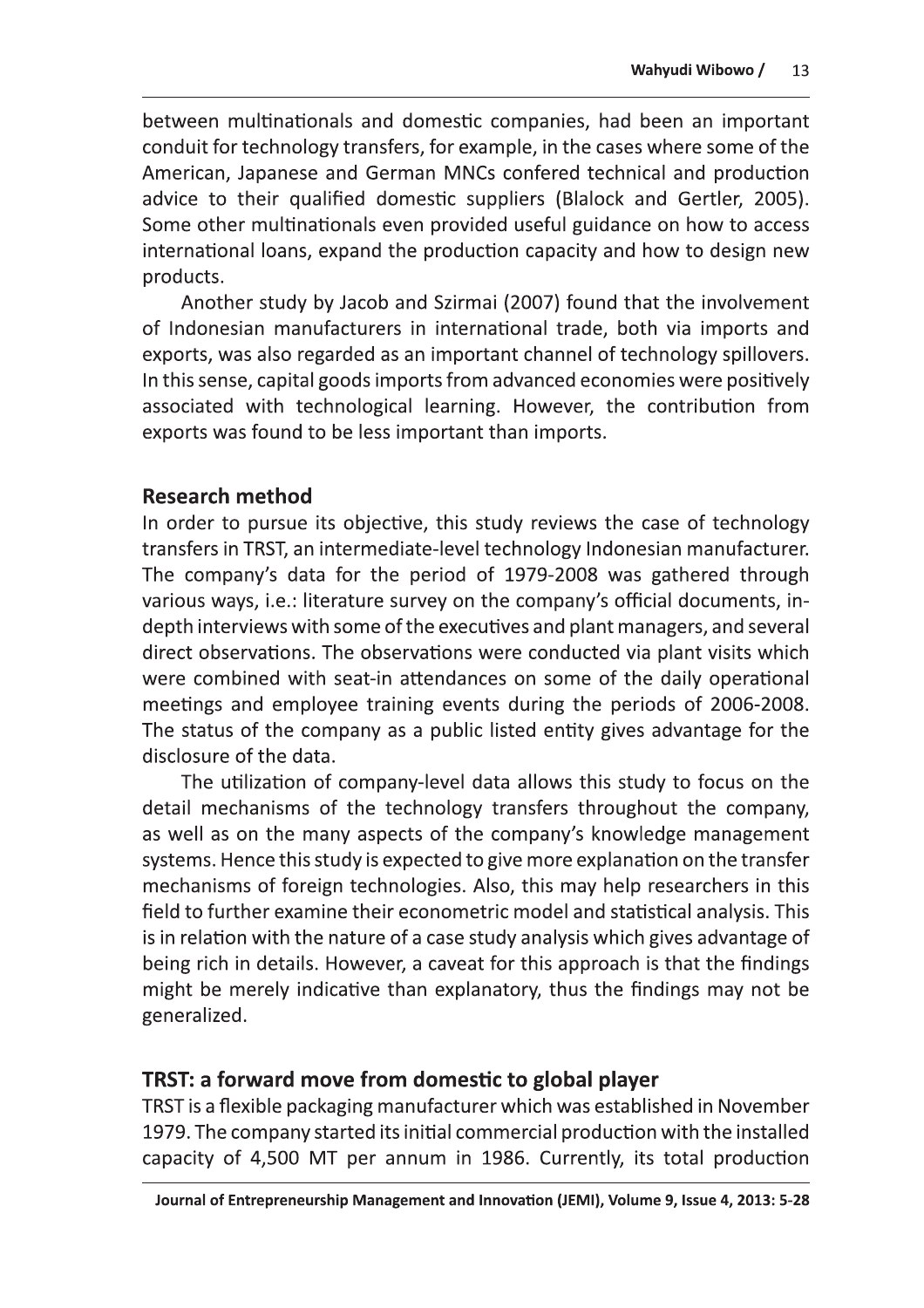#### / Technology Transfers and Knowledge Management in Developing Economies: Case Study 14 of an Indonesian Manufacturer

capacity is 65,000 MT Biaxially Oriented Polypropylene (BOPP) per annum and 32,000 MT Biaxially Oriented Polyester (BOPET) per annum, making the company the largest flexible packaging film manufacturer in Indonesia. The development of the company's production capacities is presented in Table 1.

|              | 1986                         | 1989                         | 1993   | 1995                               | 1996                                   | 2003 | 2005 | $2007*$ |
|--------------|------------------------------|------------------------------|--------|------------------------------------|----------------------------------------|------|------|---------|
| <b>BOPP</b>  | 4.500                        | 12.000                       | 24.000 | 24,000 40,000 50,000 50,000 65,000 |                                        |      |      |         |
| <b>BOPET</b> | $\qquad \qquad \blacksquare$ | $\qquad \qquad \blacksquare$ |        |                                    | 12,000  12,000  12,000  32,000  32,000 |      |      |         |

| Table 1. Production capacities of TRST, 1986-2007. |  |  |  |
|----------------------------------------------------|--|--|--|
|----------------------------------------------------|--|--|--|

\* The additional capacity in this period was due to the acquisition of a production plant in China. Source: PT. Trias Sentosa, Tbk., various periods.

TRST envisions to be the most innovative and preferred business partner in flexible packaging industry with a globally recognized brand. The company has been engaged in domestic and global markets. Its clients range from cigarette, snack and food, MSG, printing and lamination, electronic, to adhesive tape industries. Since 2007, the company has commenced its international production in China.

Flexible packaging industry covers the manufacture, supply and conversion of plastic film for retail-food packaging such as snacks and nonfood packaging applications such as cigarettes, personal care, household detergents, pharmaceuticals, and labeling. The products can be made from single-web substrates such as flexible plastics (PE, PP, or PET) or can be coated or laminated with other materials like aluminum foil and paper. Product grades are determined by the combination of clarity, surface gloss, stiffness, heat sealability, and deadfold properties. Therefore product innovation is the key competitive advantage for the industry. Technology wise, according to ISIC classification, flexible packaging products are categorized at intermediatelevel.

While in the global market the degree of competition is high, domestically the flexible packaging industry tends to create oligopoly structure, due to the protections from import tariffs and investment regulations. The Indonesian flexible packaging industry is concentrated into three key domestic players, where each of them has strong affiliates in the domestic tobacco and food industries.

The Indonesian Ministry of Industry in 2007 forecasted flexible packaging industry to continue to develop sustainably, following the growth of food and pharmaceutical industries. However, due to the poor development of chemical industry in the domestic market, the industry is still highly dependent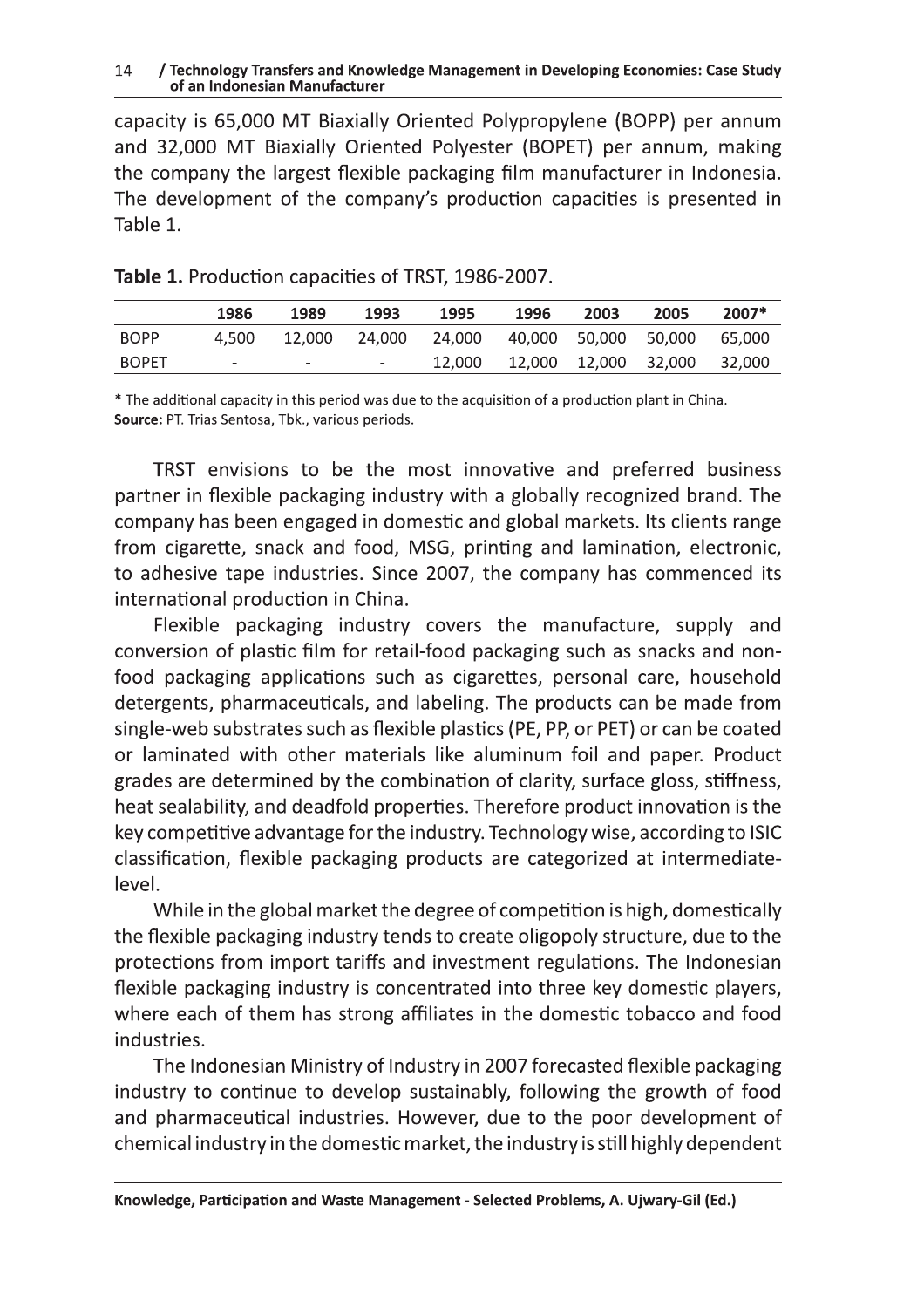on raw material imports, especially on polypropylene and polyethylene resin. Therefore the industry faces critical challenge from the rising cost of oil-based raw materials.

The following parts will present the milestones of the company's TC development, where a large portion of them shows the company's reliance toward various channels of international technology transfers. Afterwards, further parts will discuss the mechanisms in which international technology transfers give effect to the TC development of the company. The last part will present the assesment on the company's knowledge management.

#### **Start-up period (1979-1988)**

The start-up period was indicated by the company's dependence on highskilled foreign engineers and technicians to set up its initial operation. The early times of this period were situated under the condition where knowledge on flexible packaging production was considerably new for the Indonesian economy. This was as well true for the operation of the fully and semi-automated machines used in the plant. Therefore, in this period the installation of major imported machineries and equipments was primarily conducted by foreign engineers and technicians provided by the suppliers. On the other hand, the construction of plant facilities and other minor equipments, such as water and energy utilities, were installed by the local engineers.

When the company was built in 1979, there were not enough local engineers who have the capabilities to set up the plant operation. The local engineers at the middle supervisory level consisted of few inexperienced engineers who graduated from local universities, except only one of them who had been educated and trained abroad. The majority of the workers at the first supervisory and operational level were graduates from high-school or vocational school with many of them having some years of experience in low-level technology manufacturing.

Therefore, in the early periods of production the company relied on few key foreign engineers to lead the set up and operation of the plant. The overall set up and operation of the plant were actually done by foreign engineers through a turnkey project. Those engineers were hired for their experience in the same industry abroad. In this period local engineers and technicians learned much about the new tacit knowledge and technology from their foreign companions. In addition, the local engineers also benefited from the technical assistance and support from foreign technicians of the machine suppliers.

The company started its initial commercial production of BOPP products in 1986, which at that time primarily focused on serving its domestic affiliates.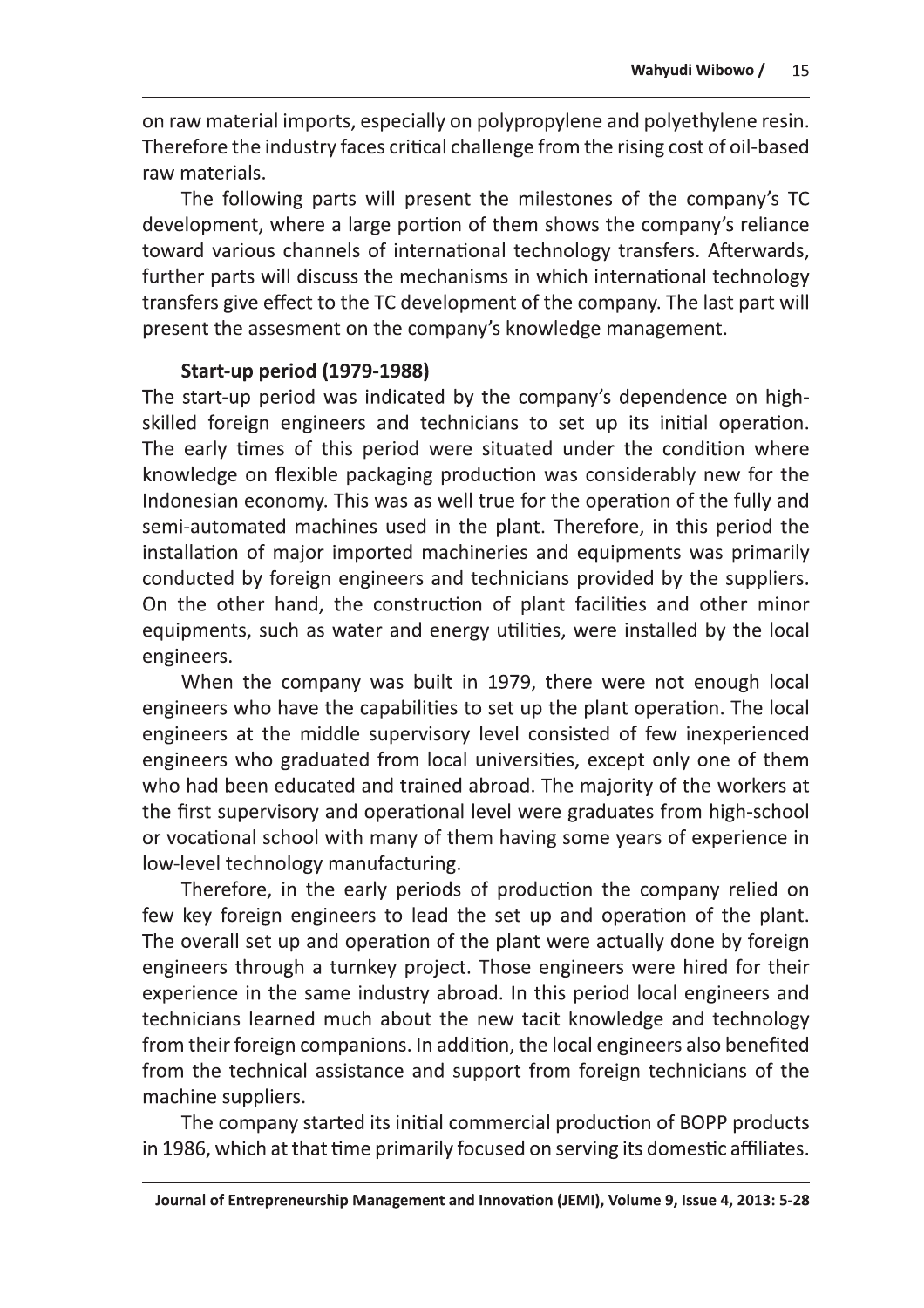Over the next years, in order to enter foreign markets, the company also hired other foreign professionals at the managerial level. They were hired especially due to their knowledge and networks on foreign markets and technical product licensing. As a result, in March 1987 the company began exporting abroad. This practice of hiring expatriates has been continued in the following periods. However, the number of foreign professionals decreased to reach the minimum level while the number of local professionals holding key positions continued to grow.

In summary, in this period TRST was in the early stage of building its minimum essential knowledge base. The focus was to develop some basic TC, especially to acquire and master some technical functions which related to the daily operations of production and maintenance. In regard to the managerial functions, the company was a beginner in learning how to market its products overseas, where most of the knowledge was in hands of its foreign workers.

## Rapid growth period (1989-2006)

This period witnesses a rapid development of TRST's production capacities as well as its TC. TRST had gradually increased its production capacities by the installation of several new plants and product lines, namely metalizing, BOPET, PVdC, and thermal-lamination. The development in the company's TC was indicated by huge investment in new imported machineries, extensive products diversification, a growing number of skilled local workers in the technical and managerial functions, and significant organizational developments.

In this period, the company made huge investments in the utilization of advanced automated machineries imported from Japan and UK, especially for the major machines such as extruder, winder, and cutter; while most of the heavy equipments were imported from Germany. The utilization of cutting-edge technologies from abroad was based on the reasoning that technological development in the production systems is a crucial part for the overall productivity of the company.

Furthermore, it is important to recognize that during this rapid growth period, all of the major projects including the assessment and installation of new production machineries and the building of new plant facilities were successfully conducted by the company's local engineers of the Project Department. This department was basically responsible for the evaluation of new production facility, procurement of the appropriate machineries, and the supervision of the installation and start-up processes of the new production investment.

During this period local engineers showed their technological developments in maintaining and to some extent in making several minor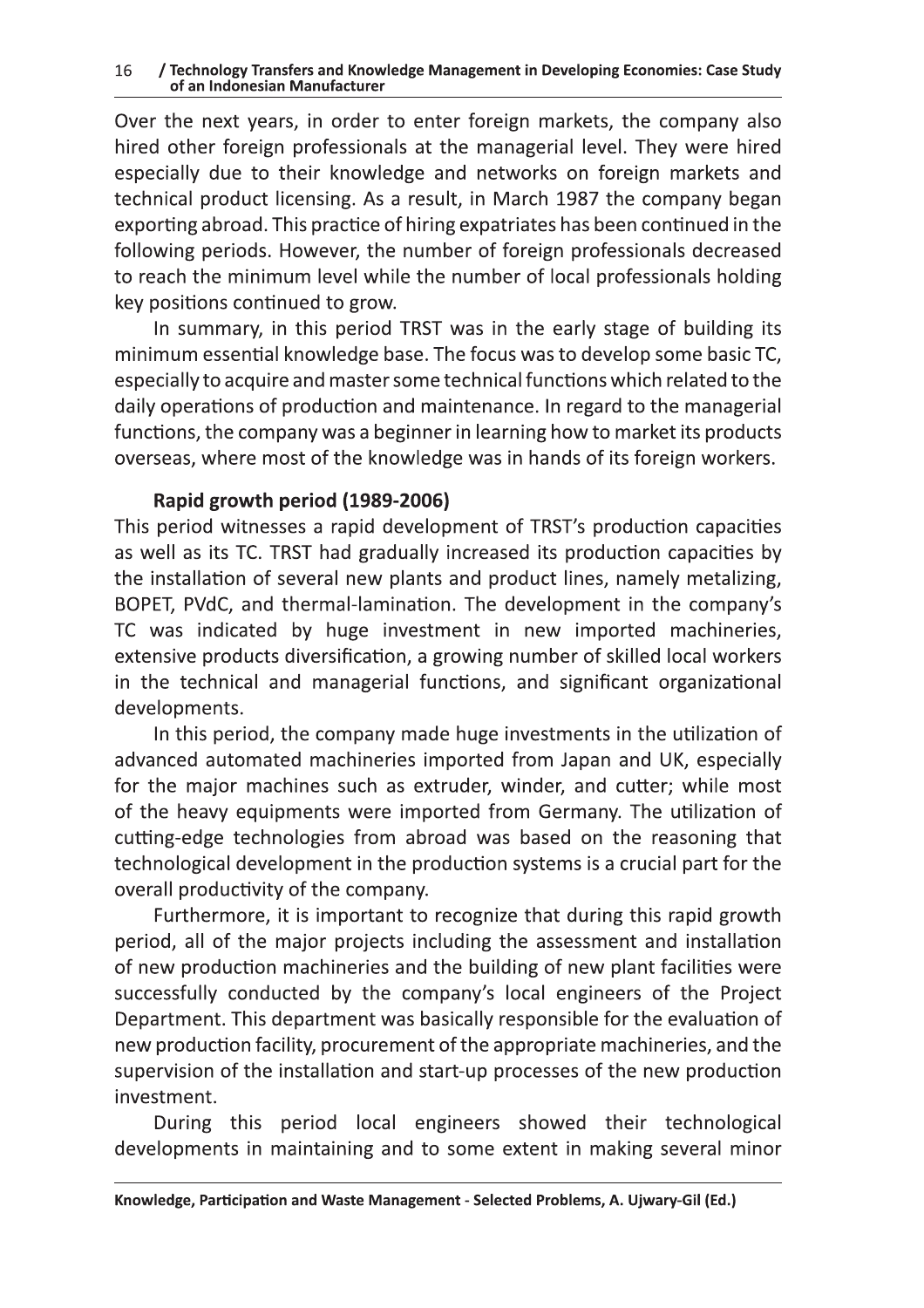Wahyudi Wibowo / 17<br>
modifications to the machineries. This was apparent, considering that some<br>
of the imported machineries were second-hand machineries from different<br>
manufacturers, therefore they usually needed additio Thailand, Japan, Singapore, and South Korea.

In this growing period, R&D activities were first introduced. The activities were initially delivered to seek more efficient methods in the production processes, particularly to help reduce the rate of defects. Afterward, the research activities aimed to discover new product innovations in support to the product diversification strategy and to serve the growing demand of specialized products. However, within the limited budget of R&D, the company was able to conduct only on a small number of research projects which all employed fewer than ten researchers. As a result, there were no product innovations produced. In one of the big R&D projects, new product development was almost realized. However, the stability of the product's quality was difficult to achieve, so the new product was never brought into production. Therefore to acquire the knowledge of new products formula the company relied a lot on the TLA mechanism, mostly from UK based institution, which was considerably less costly.

To support its growth strategy, TRST initiated some important progress regarding its organizational development. New functions of R&D, quality assurance, and technical project were taken over by independent departments and embedded into the organizational structure of the company. In 1990 the company entered the Indonesian stocks market. Furthermore, as the opportunities of international sales continued to increase, TRST opened its international representative offices in the USA, Singapore and China, where all of the international sales managers were Indonesians. The company also ctively participated in some international packaging exhibitions.

Since 1995, the Quality Management Systems of TRST has been meeting the ISO 9002 standards and it received certification from the Llyod's Register Quality Assurance Ltd., London. The certification was a remarkable achievement for the organizational development of the company. This development was initialy delivered in response to the requirements of becoming a preferred supplier for MNCs operated in Indonesia, such as Unilever and British American Tobacco. Likewise, in the early 2000s the company decided to make a huge investment in the implementation of ERP system, named SAP. This was intended to adopt to the world's best manufacturing systems, and opened wider opportunities toward global supply chains.

Journal of Entrepreneurship Management and Innovation (JEMI), Volume 9, Issue 4, 2013: 5-28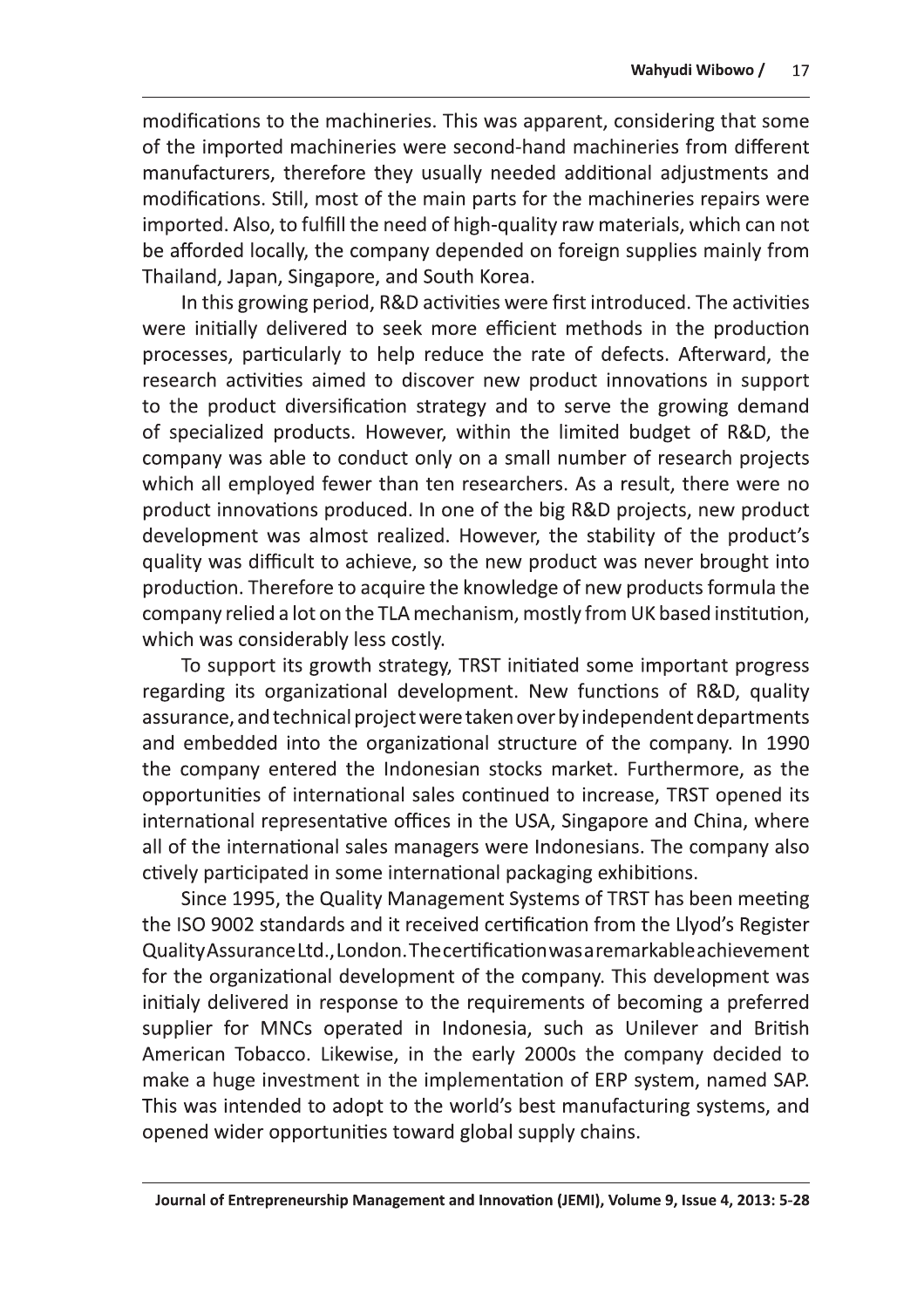#### / Technology Transfers and Knowledge Management in Developing Economies: Case Study 18 of an Indonesian Manufacturer

Following the technological and organizational developments in the production and managerial fields, in this period human resources development began to attract more attention. For example, the employee profile in 2006 presented a development toward the first period. The total number of employees was 971 people. It was about five times higher compared to the figure in 1988. Importantly almost a quarter of them were university graduates. Training and development activities were also introduced and conducted regularly. Training programs were primarily intended to endorse the dissemination of tacit knowledge in the production and maintenance processes from senior engineers to new engineers and operators. This was important since the company continued to expand the production capacity through the addition of more plants and production lines, and thus consequently needed a lot of new engineers and technicians to handle the daily operations. In contrast to the previous period, where traning programs were all conducted by foreign engineers, many traning programs in this period were delivered by the local senior engineers. Later in the mid of 2000s training programs also included some managerial and behavioral trainings.

Other developments were made under the knowledge management systems of TRST, i.e.: the implementation of daily production meeting and the establishment of Engineering Department. The daily production meeting of all managers and engineers in the production units was an important medium for the company's organizational learning. The daily meeting was conducted through online conference network that enabled personels at all plants to have a meeting at the same time. The daily meeting was quite conducive to generate knowledge sharing across production units, especially on the many issues of daily technical problem solving and quality improvement. Next, the establishment of Engineering Department, which consists of all senior engineers, was also another conduit of organizational learning. This department primarily functioned to facilitate the dissemination of tacit knowledge in the production processes and the regeneration of engineers and technician, as well as to give assistance on non-routine improvement activities in the production units.

During this period, TRST significantly improved its domestic sales performance by acquiring large sales contracts as main supplier for foreign MNCs operated in Indonesia. One of the MNCs operated in personal care industry, while the others operated in tobacco and MSG industries. The contracts demanded a lot of endeavors for the company, especially in fulfilling the standard requirements of quality management (ISO) and logistic management systems. This condition was different from the cases of domestic buyers who did not require high standards on quality management or logistic management systems.

Knowledge, Participation and Waste Management - Selected Problems, A. Ujwary-Gil (Ed.)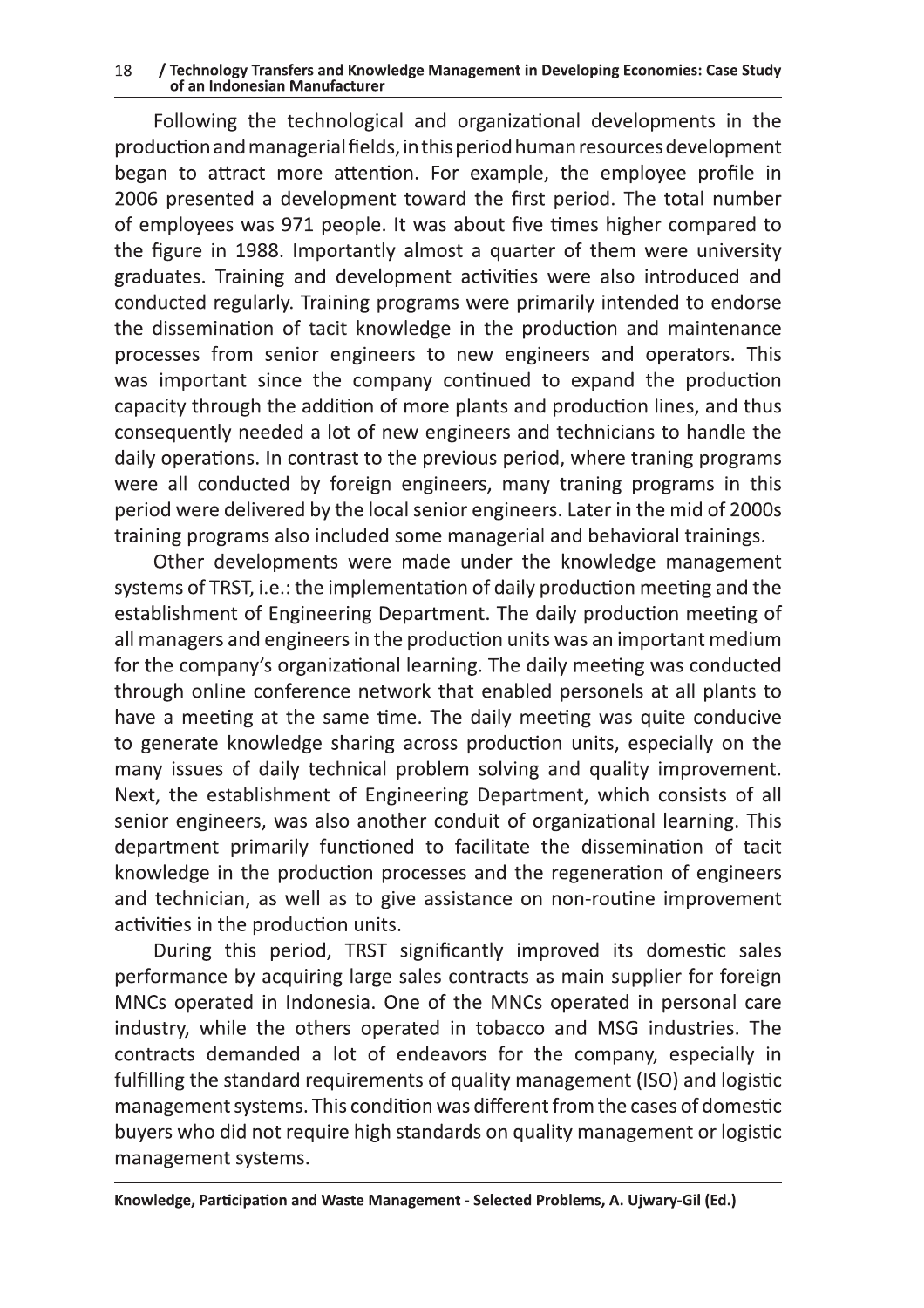Wahyudi Wibowo / 19<br>In the early time of 2000s, the company signed a valuable insourcing<br>contract with a Japan based manufacturer, the accomplishemtn of which<br>required great efforts. Before the agreement ensued, the Japane the company to send its product samples. After that, consecutive technical assistance and joint quality control were conducted by the Japanese technicians in the TRST's plant to ensure common language on the products' qualities. Considering the value of the project, the company dedicated one of its production lines to serve the contract.

Another big project which was accomplished in this period was a sales contract with a U.S. based MNC. Before the U.S. MNC appointed TRST as its supplier, some managers had come for a plant visit. Unlike the Japanese manufacturer, the U.S. MNC preferred to conduct a comprehensive and procedural audit toward the plant's production systems and facilities as well as the quality management systems and other requirements such as safety and health standards, security systems, and some of the environmental concerns. The result from the first audit was quite satisfactory. However, it left few requirements to be completed, especially on the implementation of CT-PAT security systems. Responding to the feedback from the prospective buyer, the management of TRST then assigned a special task force to fulfill the requirements. The MNC also asked the company to send its product samples. Within several months afterward, the company had successfully completed the requirements and won the buyer's trust.

The years of 2005 to 2006 were tough for TRST, facing the increase of the raw materials prices following the hike of oil prices. Therefore, the company strived to conduct the production processes more efficiently, especially in terms of material and energy consumption. Since 2005 there had been serious efforts to improve production efficiencies by learning and adopting new production management systems, such as: 5S, Lean Production Management, and Total Productive Maintenance. As informed by one the company's executives, these efforts were in accordance with the guidance from a multinational company, Unilever-Indonesia, where the company once had a chance to conduct a benchmarking study, under the MNC's supplier development program.

In summary, this was a very dynamic period where the company showed some significance progress in its TC development, particularly strengthening its minimum essential knowledge base in the technical functions of production and maintenance. The company also made some valuable progress in some of the managerial functions such as in the quality management, logistic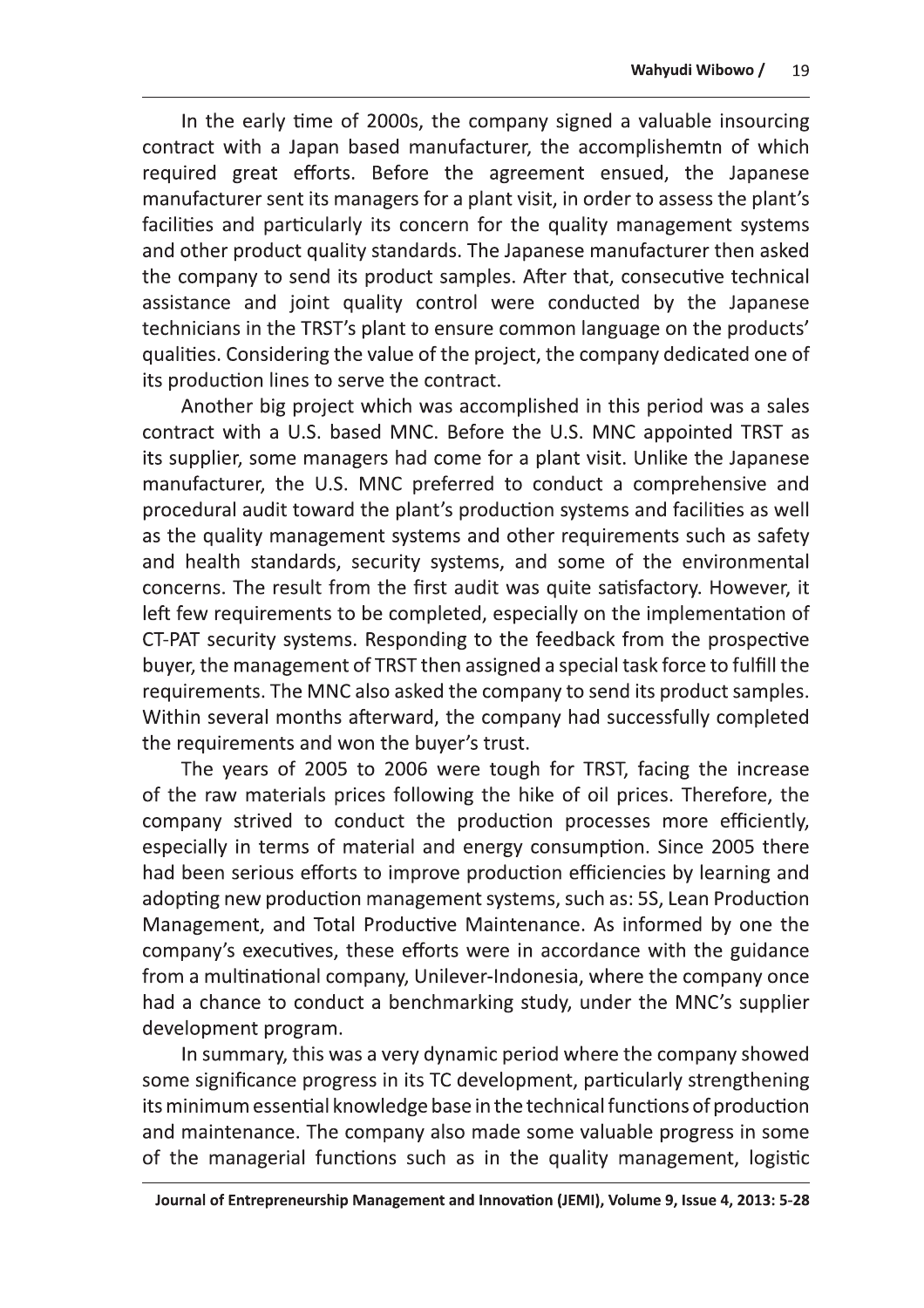management and security systems. All this progress was caused by two determinant factors: large influence of international technology transfers and the building up of organizational learning and knowledge management in TRST.

Additionally, in this period TRST also performed beyond its initial stage of TC development to move to an early phase of transition stage. The early phase of transition stage was indicated by the facts that the company paid some concerns regarding the organizational and managerial aspects of TC development. However, the emergence of embryonic strategic capabilities was not evidenced.

#### Internationalization period (2007-2008)

This period was indicated by the fact that while technologically TRST's developments was at its early phase of transition stage, the company's growth was mainly driven by its capital intensive investment abroad. In July 2007, TRST took over the full ownership of a BOPP plant in China with a production capacity of 15,000 MT per annum. The plant was previously owned by a Japanese MNC. The investment cost the company 5.5 million dollars and was expected to create additional sales of 23.5 million dollars. During this period, local engineers were often sent to the plant in China to conduct technical consultations with their partners in China. This overseas investment gave another evidence on the capabilities of the company to asses the feasibility of international investment.

While the company's production methods in many areas had been standardized and therefore required a higher ratio of unskilled labors, in 2008 a new President Director was appointed. He had wide experience in product development and supply chain management in a world-class manufacturing MNC operated in Indonesia. His expertise and international experience were expected to be a value added to TRST, especially to nurture the culture of innovation throughout the company. Following the expansion, the company continued to hire more local professionals preferably thpse with experience in multinational companies and in the areas of supply chain or quality improvement management systems. In this period, traning programs which focus on Lean Production Management and Total Productive Maintenance were also emphasized.

In summary, in this internationalization period TRST focused on improving its TC in some important areas of supply chain and quality improvement management. Some additional capabilities in these areas were due to the contribution of more capable human resources. However, up to this period it was not yet clear what will be the strategic capabilities of TRST, indicating that the company's transition stage was still at its infancy.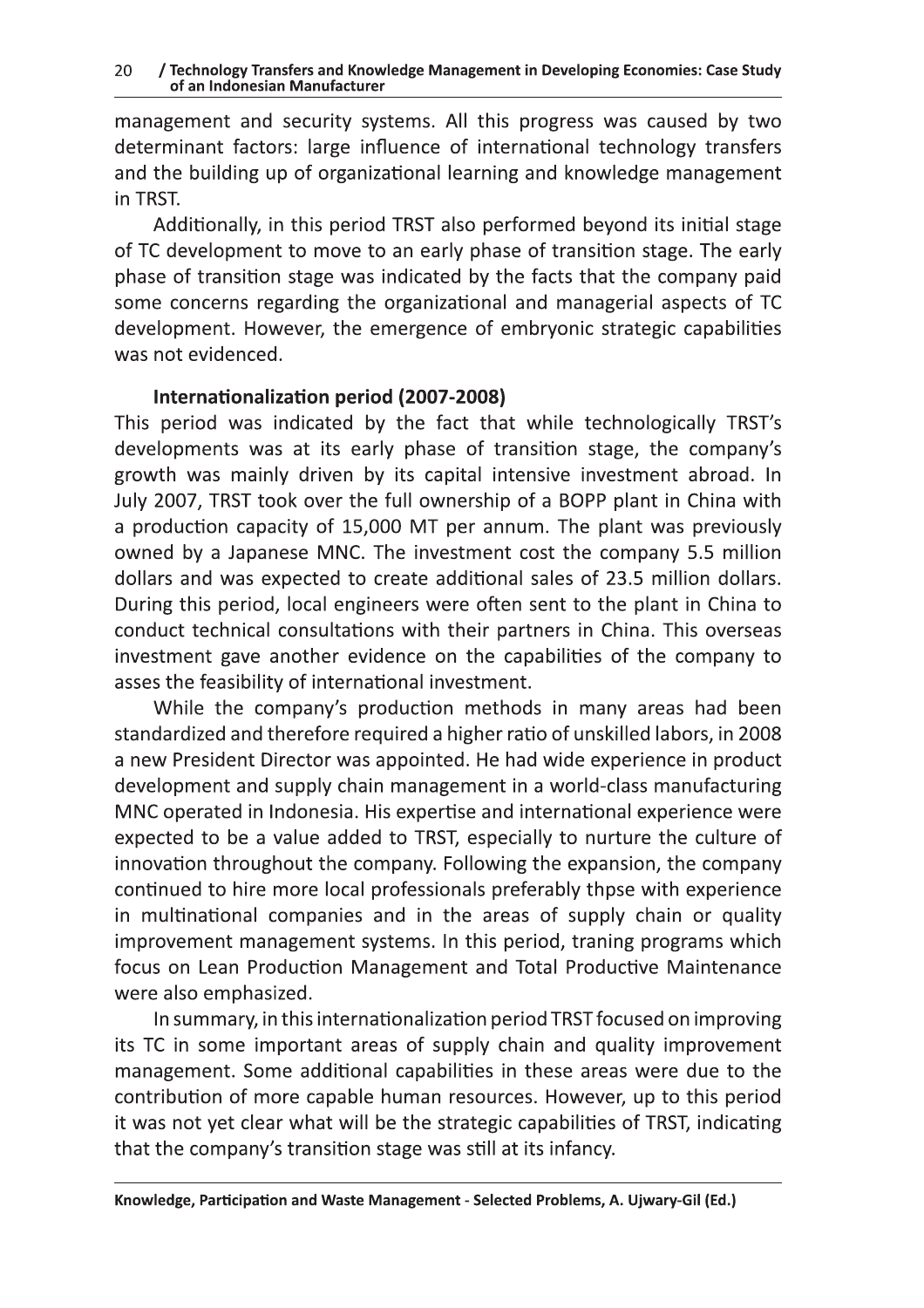Wahyudi Wibowo / 21<br>Discussion<br>In the formal mode of transfers<br>In the two subsequent parts, we provide a discussion on each of the modes<br>of technology transfers and how it impacts the the company's level of TC. This<br>part d through the mechanisms of TLA, imports of capital goods, foreign education and training, turnkey projects, and technical assistance. The informal mode will be discussed separately in the next part. Table 2 presents the distribution of each of the mechanisms of technology transfers in TRST, while Table 3 summarizes the analysis on the impacts of each of the mechanisms of technology transfers.

|              | technology transfers.                  | of each of the mechanisms of technology transfers in TRST, while Table 3<br>summarizes the analysis on the impacts of each of the mechanisms of<br>Table 2. Technology spillovers matrix in TRST, 1979-2008 |                                  |
|--------------|----------------------------------------|-------------------------------------------------------------------------------------------------------------------------------------------------------------------------------------------------------------|----------------------------------|
|              |                                        |                                                                                                                                                                                                             | Internationalization             |
| <b>Modes</b> | <b>Initial Period</b><br>$(1979-1988)$ | <b>Rapid Growth Period</b><br>(1989-2006)                                                                                                                                                                   | <b>Period</b><br>$(2007 - 2008)$ |
|              | - TLA                                  | - FDI (backward-vertical                                                                                                                                                                                    |                                  |
|              | - Capital goods imports                | flows)                                                                                                                                                                                                      |                                  |
| Formal       | - Technical                            | - TLA                                                                                                                                                                                                       | - FDI (horizontal<br>$flows$ )*  |
|              | consultancies                          | - Capital goods imports                                                                                                                                                                                     |                                  |
|              | - Turnkey project                      | - Technical consultancies                                                                                                                                                                                   |                                  |

|           |  |  |  | <b>Table 3.</b> Impacts of technology spillovers on the TC development of TRST, |  |
|-----------|--|--|--|---------------------------------------------------------------------------------|--|
| 1979-2008 |  |  |  |                                                                                 |  |

| Formal                                                                                         | - Technical<br>consultancies<br>- Turnkey project |                                            | - TLA<br>- Capital goods imports<br>- Technical consultancies |            | flows $)*$            |  |
|------------------------------------------------------------------------------------------------|---------------------------------------------------|--------------------------------------------|---------------------------------------------------------------|------------|-----------------------|--|
| Informal                                                                                       |                                                   |                                            | - Reverse engineering*<br>- International trade               |            |                       |  |
| *Minor spillovers.<br>Table 3. Impacts of technology spillovers on the TC development of TRST, |                                                   |                                            |                                                               |            |                       |  |
| 1979-2008                                                                                      |                                                   | <b>Level of Technological Capabilities</b> |                                                               |            |                       |  |
| <b>Mechanisms</b>                                                                              |                                                   | Production                                 | Investment                                                    | Adaptive   | Innovative            |  |
|                                                                                                |                                                   |                                            |                                                               |            |                       |  |
| <b>TLA</b>                                                                                     |                                                   | S(S)                                       | S(S)                                                          | S(S)       | $NS$ (NS)             |  |
| Capital goods import                                                                           |                                                   | S(S)                                       | S(NS)                                                         | S (OS)     | $NS$ (NS)             |  |
| Technical consultancies                                                                        |                                                   | S(S)                                       | S(NS)                                                         | OS (OS)    | $NS$ (NS)             |  |
| Turnkey project                                                                                |                                                   | S(N/A)                                     | S(N/A)                                                        | PS(N/A)    |                       |  |
| FDI (horizontal)                                                                               |                                                   | N/A(S)                                     | $N/A$ (OS)                                                    | $N/A$ (OS) | NS(N/A)<br>$N/A$ (NS) |  |
| FDI (vertical, backward)                                                                       |                                                   | S(N/A)                                     | S(N/A)                                                        | OS(N/A)    |                       |  |
| Reverse engineering                                                                            |                                                   | OS(N/A)                                    | OS(N/A)                                                       | OS(N/A)    | NS(N/A)<br>NS(N/A)    |  |

 $S =$  Successful  $PS =$  Potentially Successful  $OS = Occasionally Successful$   $NS = Not Successful$ N/A=Not Applicable  $($  ): comparison with the aggregated data of Thee (2005)

Journal of Entrepreneurship Management and Innovation (JEMI), Volume 9, Issue 4, 2013: 5-28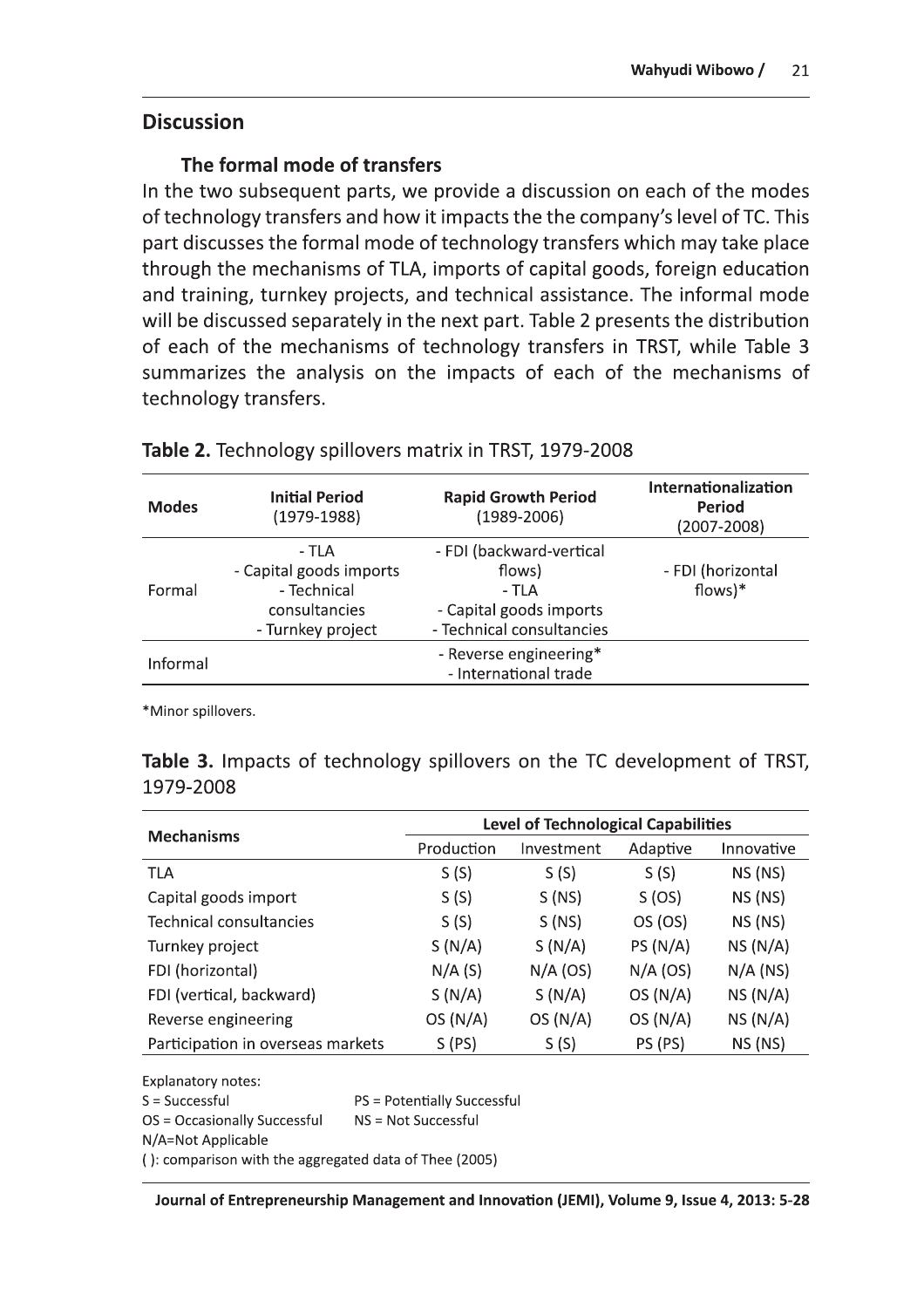Technology Transfers and Knowledge Marticles of an Indonesian Manufacturer<br>With regard to TLA, it was appare<br>company has relied on this mechanism<br>or production. Likewise, choosing turn<br>ransfers during the start-up period w With regard to TLA, it was apparent that since its start-up period the company has relied on this mechanism as the prime source of knowledge for production. Likewise, choosing turnkey projects as a mode of technology transfers during the start-up period was a great success. Moreover, imports of capital goods and technical assistances of suppliers from advanced economies played a significant role in the development of the company's TC. The impacts ranged from the operation and autonomous maintenances to the assessment and even the modification capabilities of the production processes along all of the periods. Nonetheless, the impacts of foreign education and training were Iow compared to technical assistance. This was because technical assistance was generally more practical in use.

Additional minor impacts from the turnkey projects became visible in the internationalization period, when the company took over a plant in China. It proved TRST successful in applying its production and investment capabilities into a ready-to-operate plant. More importantly, this particular TC may potentially be employed in the company's future international investments.

Since most of the technologies were acquired through direct transactional mode, then it was secure for the company to maximize its usage throughout the periods. However, this mechanism will not bring the company to have competitive advantage in product innovation. Therefore the future challenge is to endorse the contribution of the company's internal R&D function in order to make radical product innovations to fight firece competitions locally and globally.

#### The informal mode of transfers

Some informal technology transfers in TRST has taken place through the mechanism of FDI, particularly through the vertical spillovers mechanism. However, the case of horizontal spillovers from FDI practically had no effect since there was no foreign investment operated in the Indonesian flexible packaging industry; except for a minor indication that was likely to take place in the internationalization period, when the company hired some local professionals with extensive previous experience in MNCs.

The influences of backward-vertical flows of spillovers were revealed in the cases where the company was appointed as the preferred supplier for MNCs which operated in the domestic personal care, tobacco and MSG industries, during the rapid growth period. The MNCs assisted the company in improving its managerial functions in terms of the adoption of ISO and better logistic management systems.

In the case of TRST, the evidence of reverse engineering as a mechanism of spillovers was not conspicuous, shown merely by the ability of the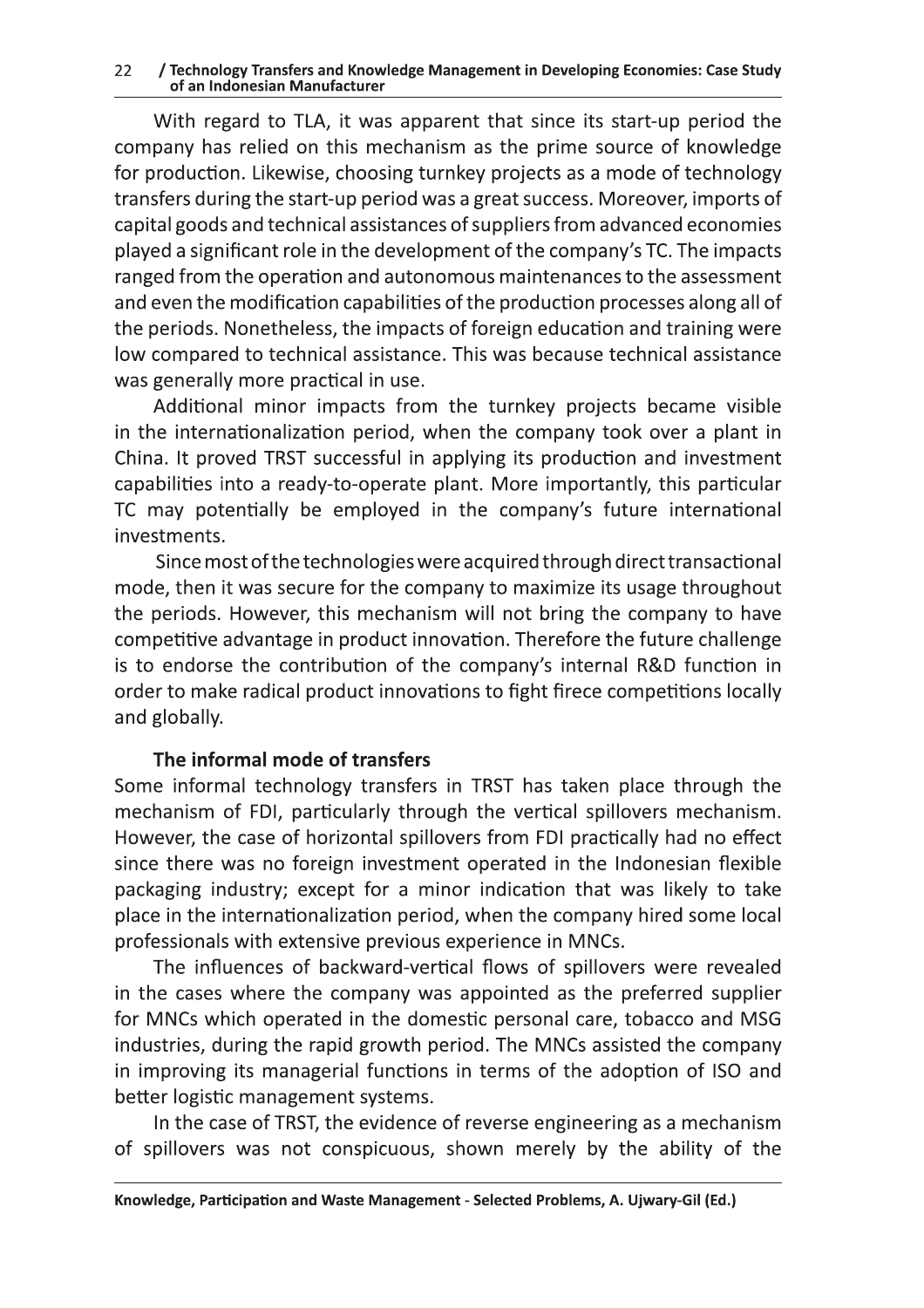engineering team to conduct minor modifications into the imported production machineries. In many other cases, they still depended on technical helps and assistance from foreign suppliers. Product modifications were also quite small to consider.

Participation in overseas markets had been one of the important sources of technology spillovers, as revealed in the cases of insourcing activities to the Japanese and U.S. buyers. Opening the international representative office as well as the participation in international exhibitions offered many advantages of better communication with international buyers, understanding the global market trends and at the same time learning from the advancement of other producers. Accordingly, TC developments through this mechanism were modest. It is indicated by the abilities of the company to broaden its investments through the opening of several international representative offices and the participation in many international exhibitions.

#### Assesment toward the knowledge management systems

Considering that TRST was highly dependent on foreign technological innovations, the company implemented some initiatives to improve its TC, namely through building some mechanisms of knowledge management. The previous sections have pointed out some major mechanisms of knowledge management in the company.

First, since its fast growing period, the company has introduced intensive human resources traning and development programs. This was intended to cover knowledge diffusions of both technical and managerial functions at all organizational level and across units. Second, the company has established some units which functioned as the knowledge centers. This includes several independent units of R&D Department, Projects Department, and Engineering Department. The R&D Department was reponsible for developing TC in new product development. The Projects Department was particularly in charge of developing TC in assessing and setting up new investments of plant facility. The Engineering Department functioned to facilitate the dissemination of tacit knowledge in the production processes, the regeneration of engineers and technician, and to give assistance on non-routine improvement activities in the production units. Third, the company had instituted a unique medium of knowledge sharing through the daily online meeting in the production units. All of these had shown the high concern of the company toward the importance of coordination of learning and knowledge integration.

Furthermore, facing the increased challenges in the industry, TRST eventually expected to acquire TC in product innovations, which is the key competitive advantage in the industry. For instance, the establishment of R&D Department in the rapid growth period was intended to discover new product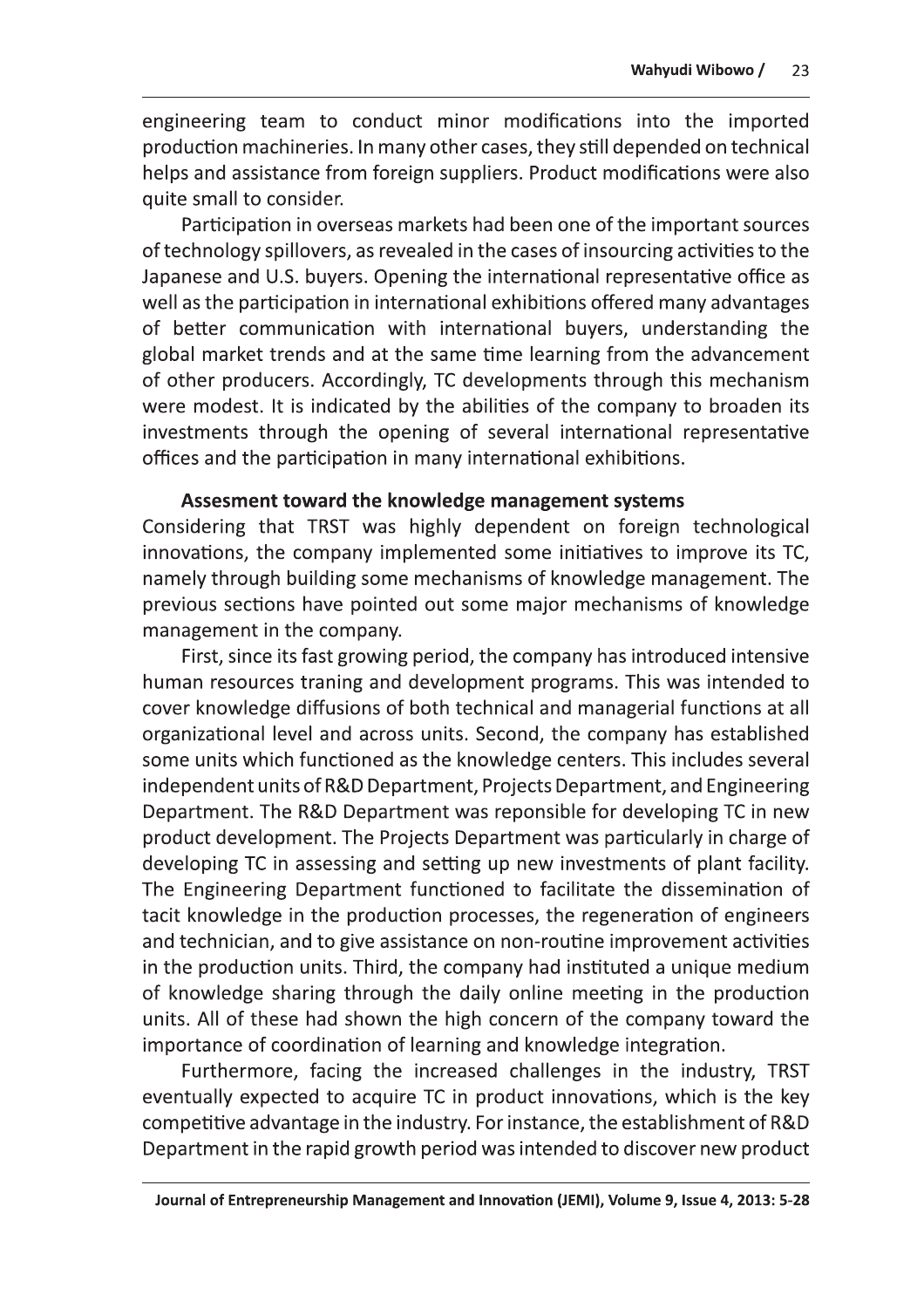#### / Technology Transfers and Knowledge Management in Developing Economies: Case Study 24 of an Indonesian Manufacturer

innovations, that is in support to the company's product diversification strategy and to serve the growing demand of specialized products. Nevertheless, while TRST was able to learn from advanced foreign technology to operate, invest, and to a certain extent make minor changes, the company has not yet shown its capabilities in making product innovations. A clear evidence on this was the fiasco of the R&D Department in producing new innovative products. This may indicate some limitations in the company's knowledge management systems especially in the processes of making the strategic use of the acquired foreign technologies. In particular, the R&D function in the company has not yet been able to upgrade its TC from acquiring the know-how to the know-why of product innovations.

Overall, TRST has been successful on accumulating a minimum essential knowledge base during the three periods of development, especially on the technological and managerial functions of the production systems. Knowledge integration at this stage allowed the company to reduce costs, raise product quality, and improve its production technology to achieve parity with other advanced manufacturers in this industry. From this point of view, the company has done well in upgrading its indigenous TC to the intermediate-innovative level. However, this achievement was not enough to maintain the competitiveness of the company. TRST needed to continue doing its best efforts to upgrade the company's TC to the advanced-innovative level. At that moment, the company was still at its early transition stage to build its embryo of long-term and strategic capabilities.

## **Conclusion**

In support to the previous studies, for instance by Thee (2005, 2001) and Blalock and Gertler (2005), the result of this study found some evidence on the influences of foreign technology transfers on the domestic company of a developing economy. In this case, along its development periods TRST benefited from international technology transfers especially through the major mechanisms of TLA, capital goods imports, turnkey projects, technical consultancies, backward-vertical flows of FDI, and participation in overseas markets (see Table 2).

This study also found that the impact of technology transfers toward the domestic company's indigenous TC is at intermediate level, indicated mostly by the production and investment capabilities and few indications of adaptive capability (see Table 3). This is generally in accordance with the aggregated 'national data' compiled in Thee (2005), except that the results on Table 3 seem to give a more promising figure. There was also an indication of the role of technology transfers toward the company's TC to assess and deliver its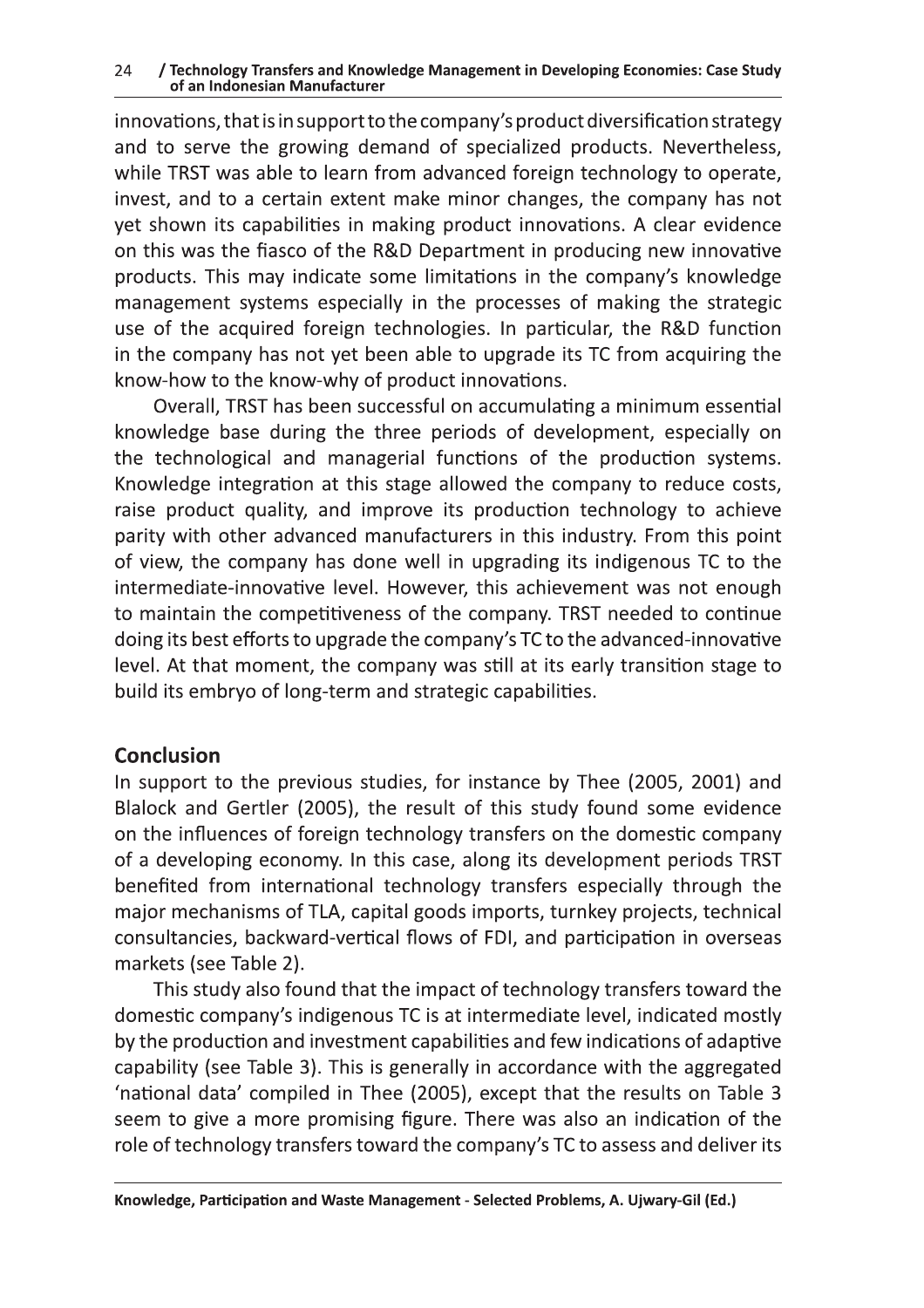international production. This is following the typical development of MNCs from developing economies (Tolentino, 1993).

With regard to the findings, there are some managerial implications that can be suggested. First, in order to absorb more benefits from foreign technologies, a domestic company in developing economies needs to make more effort and investment on in-house R&D activities as well on the human resource and organizational developments. All of these could work as catalysts of higher TC developments, especially for a company which produces technology-intensive products.

Second, a domestic company in developing economies needs to make improvements in its knowledge management systems, particularly with the intention of serving its innovative capabilities. In this sense, the domestic company needs to pay more attention to the aspects of coordination of learning and knowledge integration at all organizational levels. This would include some integrative mechanisms of: building small cross-functionals teamwork with broad tasks, settling overlapped problems among different stages of projects and production functions, creating a pool of knowledge and expertise, setting boundary spanning integrators (i.e. individuals who stand at the interface between different specialized units or internal and external knowledge bases), making strategic rotation of personel, and inducing informal communication networks in the organization (Dutrenit, 2000).

## **References**

- Blalock, G. and Gertler, P.J. (2005). Foreign Direct Investment and Externalities: The Case for Public Intervention. In: T. H. Moran, E. M. Graham and M. Blomstrom (Eds). Does Foreign Direct Investment Promote Development? Washington, DC: Institute for International Economics and Center for Global Development.
- Chee, P. L. (1981, August). EEC Investment in ASEAN and the Transfer of Technology: A Malaysian Case Study. Paper presented at the First Conference on ASEAN-EEC Economic Relations, Singapore.
- Cohen, W. M. and Levinthal, D. A. (1990). Absorptive Capacity: A New Perspective on Learning and Innovation. Administrative Science Quarterly,  $35(1)$ .
- Dunning, J. (1993). The Globalization of Business. London: Routledge.
- Dutrenit, G. (2000). Learning and Knowledge Management in the Firm: From Knowledge Accumulation to Strategic Capabilities. Massachussetts: **Edward Elgar Publishing.**
- Grossman, G. M. and Helpman, E. (1992). Innovation and Growth in the Global Economy. London: MIT Press.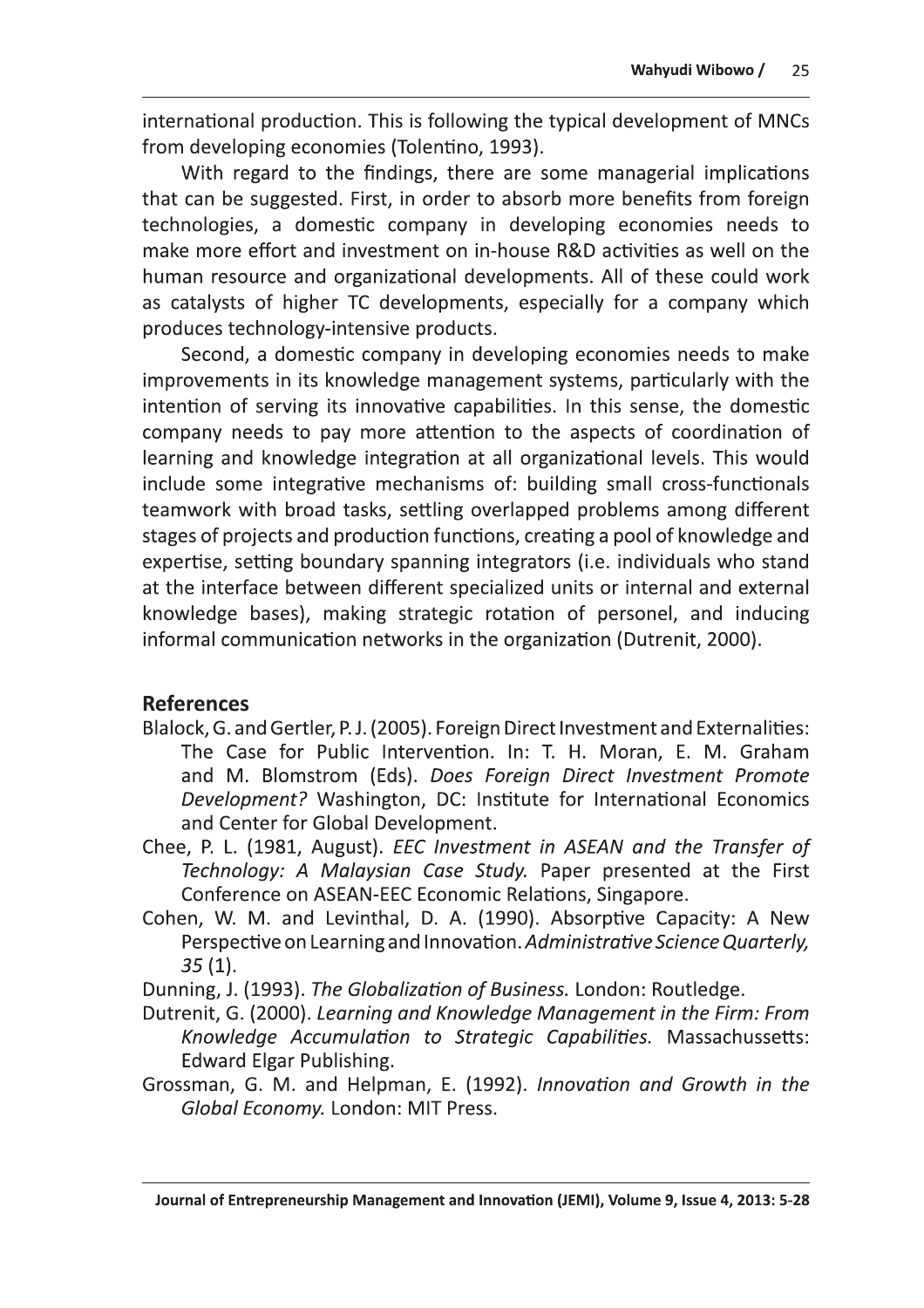/ Technology Transfers and Knowledge Management in Developing Economies: Case Study 26 of an Indonesian Manufacturer

- Jacob, J. and Szirmai, A. (2007). International Knowledge Spillovers to Developing Economies: The Case of Indonesia. Review of Developing Economics, 11 (3).
- Kim, L. (1997). Imitation to Innovation: The Dynamics of Korea's Technological Learning. Boston: Harvard Business School Press.
- Lipsey, R. E. and Sjoholm, F. (2005). The Impact of Inward FDI on Host Economies: Why Such Different Answers? In: T. H. Moran, E. M. Graham and M. Blomstrom (Eds). Does Foreign Direct Investment Promote Development? Washington, DC: Institute for International Economics and Center for Global Development.
- Markusen, J. R. (1989). Trade in Producer Services and in Other Specialized Intermediate Inputs. American Economic Review, 79.
- Pack, H. and Saggi, K. (2001). Vertical Technology Transfer via International Outsourcing. Journal of Development Economics, 65.
- Pavitt, K. (1991). Key Characteristics of the Large Innovating Firms. British Journal of Management, 2, 41-50.
- PT. Trias Sentosa, Tbk. Annual Report of 2005-2008. Retrieved from http://www.trias-sentosa.co.id, accessed at 14 May 2010.
- Thee, K. W. (2001). Channels of International Technology Transfer in Indonesia: A Brief Survey. Working Paper Series of the International Center for the Study of East Asian Development, 2001 (32).
- Thee, K. W. (2005). The Major Channels of International Technology Transfer to Indonesia: An Assessment. Journal of the Asia Pacific Economy, 10(2).
- Tolentino, P. E. E. (1993). Technological Innovation and Third World Multinationals. London: Routledge.
- Unesco. (2010). Measuring R&D: Challenge Faced by Developing Countries. Montreal: Unesco Institute for Statistics.
- Xu, B. and Chiang, E. P. (2005). Trade, Patents and International Technology Diffusion. Journal of International Trade & Economic Development, 14 (1), 115-135.